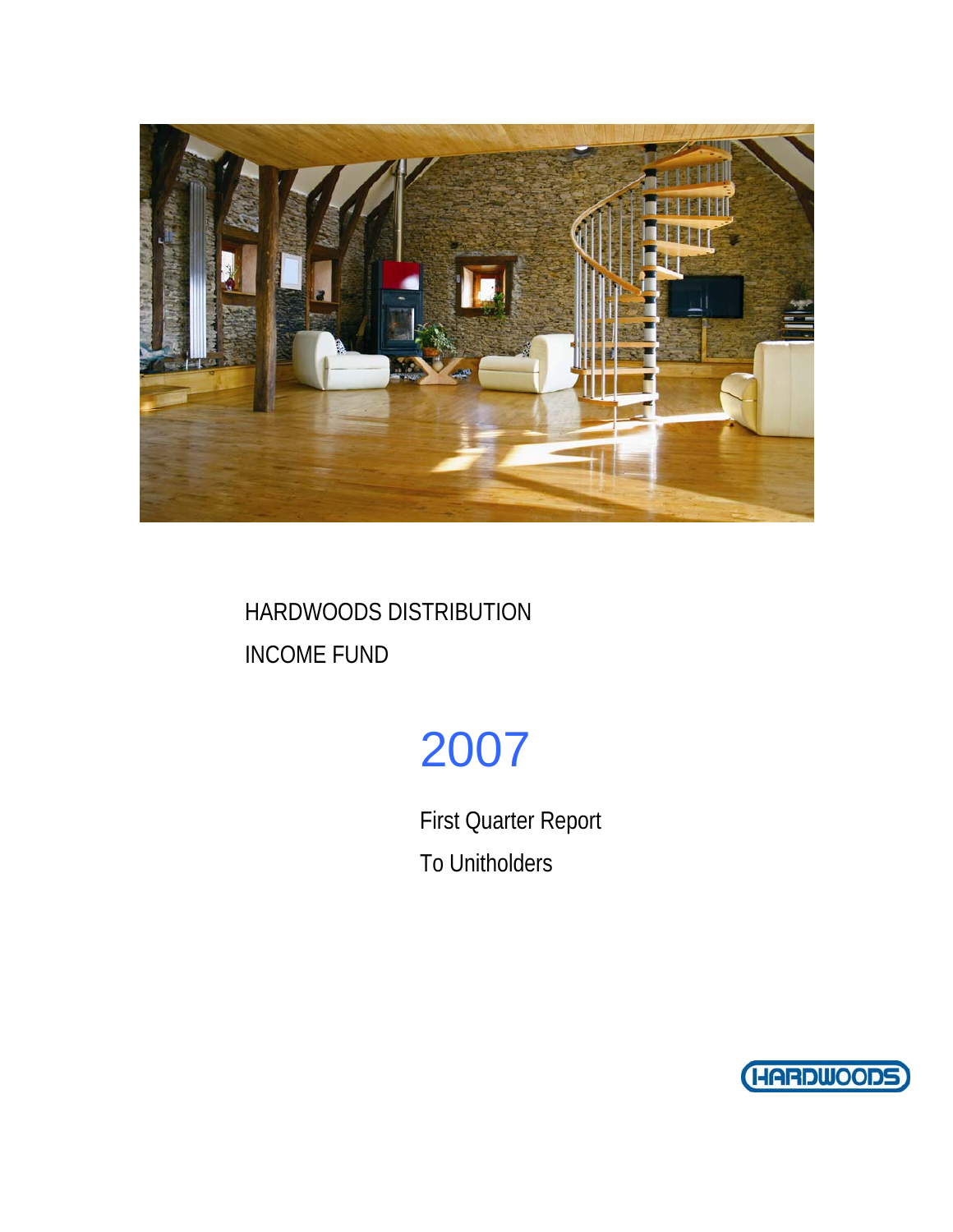### **About the Fund**

Hardwoods Distribution Income Fund (the "Fund") is an unincorporated open-ended limited purpose trust. The Fund was launched on March 23, 2004 with the completion of an initial public offering (IPO) of 14.4 million trust units ("Class A Units) at \$10 per unit. Net proceeds of the IPO were used to acquire an 80% interest in a hardwoods lumber and sheet goods distribution business ("Hardwoods" or the "Business") from the previous owners. The owners of the predecessor companies have retained a 20% interest in the Business in the form of Special Voting Units of the Fund and Class B Limited Partnership units of the Fund's operating subsidiaries ("Class B Units"), which together are exchangeable into Class A Units provided that the Fund achieves certain objectives. Hardwoods Distribution Income Fund units trade on the Toronto Stock Exchange under the symbol HWD.UN. The Fund's performance depends on the performance of the Business.

### **About the Business**

Hardwoods has been providing quality lumber, hardwood plywood and specialty products to customers for over 45 years. People love hardwood and find many different ways to bring it into their lives. We sell hardwood lumber and sheet goods to industrial customers that use it to manufacture a wide variety of wood products. Whether in kitchen cabinets, doors and mouldings, furniture, or custom interior millwork, consumers place a higher value on products crafted from real wood. It's a preference that doesn't change with the whims of fashion. Demand for hardwood has remained remarkably stable decade after decade, in part because hardwood has no real substitute. There's a warmth to the look and touch of hardwood that no other material can match.Today, we are one of the largest distributors of hardwood lumber and sheet goods in North America. Headquartered in Langley, British Columbia, we operate a network of 36 distribution centers organized into nine regional clusters. With a proven track record of strong financial performance, Hardwoods plays a critical role linking suppliers and customers in a highly fragmented industry. The Business is diversified by geographic markets served, product mix, and customer type. Touching many areas of the economy, demand for hardwoods typically remains balanced through a range of economic conditions.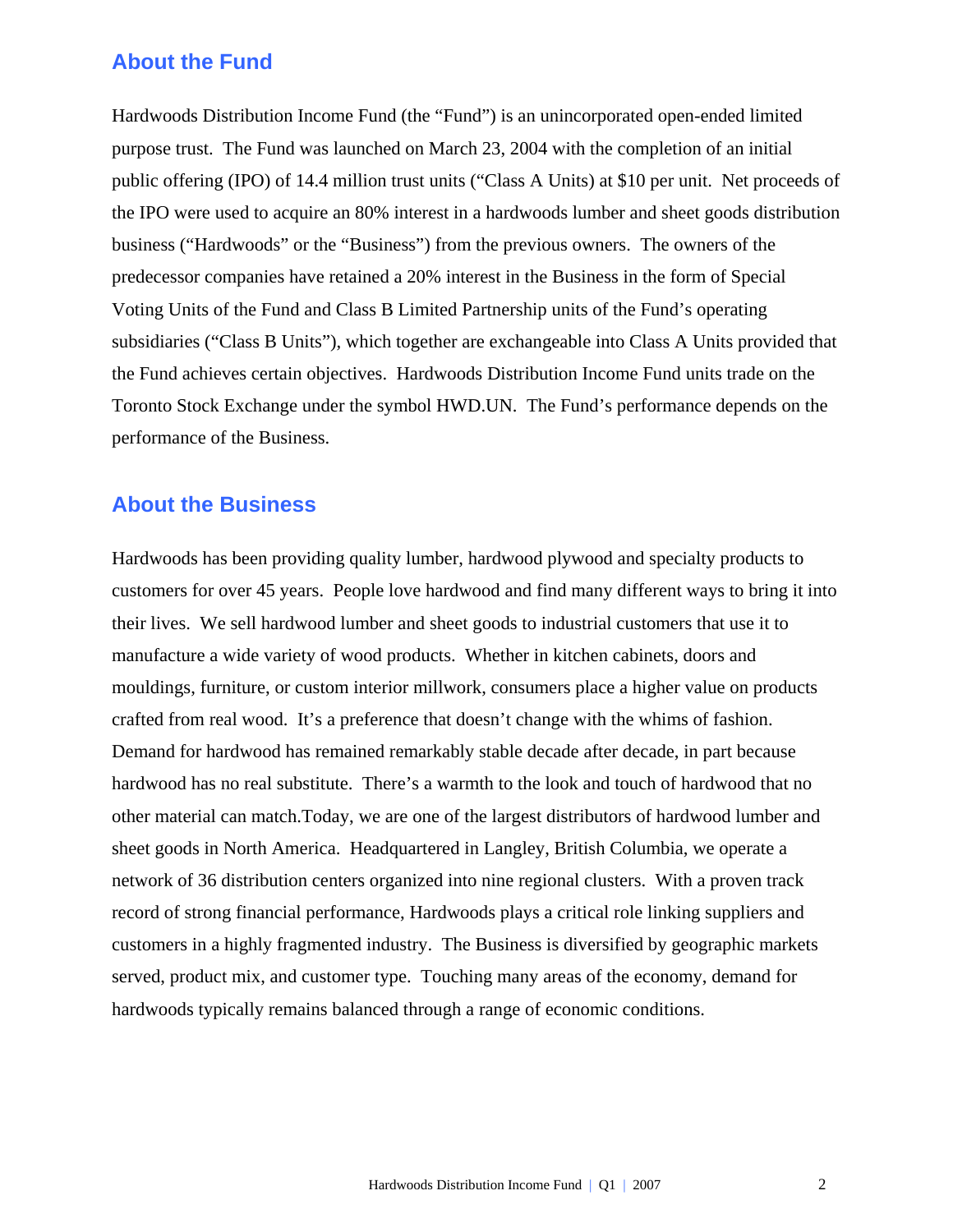## **To Our Unitholders:**

Our 2007 year is off to an excellent start with significant first quarter gains in distributable cash (up 18%), EBITDA (up 18%) and net earnings (up 34%) as compared to the first quarter of 2006.

For the three months ended March 31, 2007, we generated \$4.0 million (\$0.222 per unit) of distributable cash, up 18% from the same period in 2006, and had a payout ratio of 74%. This is an excellent result for the seasonally slower first quarter, and particularly impressive as it was achieved at a low point in the business cycle. As a result of our improved profitability, stable balance sheet, and our expectation of continued performance improvements in 2007, effective in April 2007 we are increasing our monthly distribution to public unitholders by 5%. Our monthly distribution will increase to \$0.0714 per class A unit, or \$0.857 per unit on an annualized basis. We are comfortable that we can maintain this distribution level while continuing to invest in our business and to target an annual payout ratio in the 70% to 80% range.

Our improved results reflect our success with a number of strategies—particularly our initiatives related to margin improvement. Through tighter inventory control, disciplined selling and the continued growth and success of our import program, we were able to increase our first quarter gross margin percentage to 18.4%, up from 17.7% a year earlier. Having completed necessary infrastructure changes in 2006 and with related non-recurring costs behind us, we also lowered our sales and administrative costs by \$0.4 million during the quarter.

On the sales side, our diversification across multiple sectors, customers and geographic regions continued to shield us from the worst effects of the dramatic year-over-year decline in US housing starts. Total sales were down a modest 1.8% from the first quarter of 2006. Sales in the US were flat compared to a year earlier, with strong results in Texas helping to offset a decline in sales in California. Sales in Canada, meanwhile, were down by 7.6%, primarily reflecting the fourth quarter 2006 closure of our branch in Windsor, Ontario.

Moving into the second quarter, our outlook remains cautious but positive. Although US housing starts are not expected to recover in the near term and the Canadian Housing and Mortgage Corporation forecasts a 7.4% decline in Canadian housing starts in 2007, we expect our diversification will continue to support sales at levels similar to those achieved in 2006.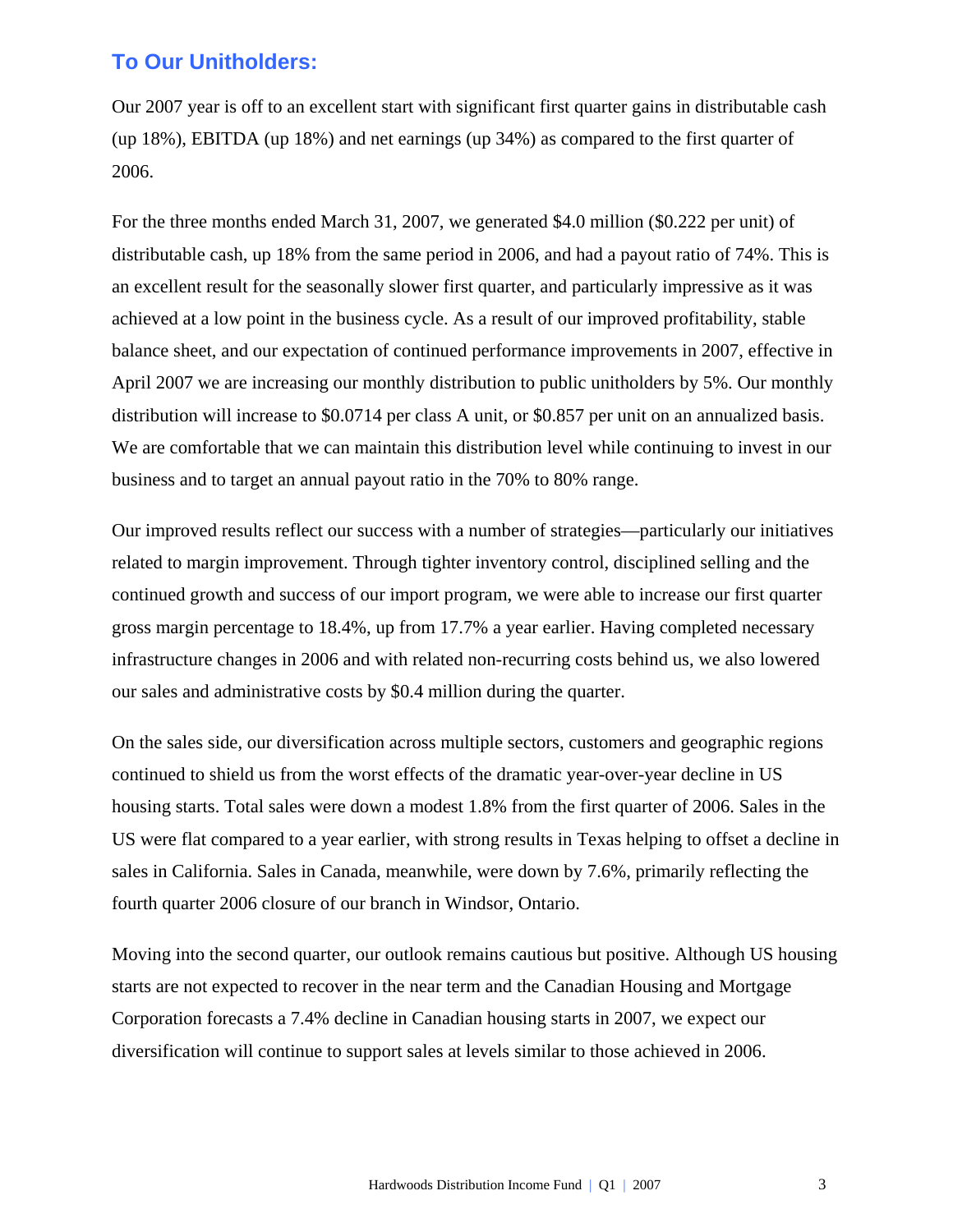Our import program was a key factor in the first quarter's stable sales and gross profit margin improvement, and we intend to continue expanding imports. We have recently added an additional contract representative in China and completed initial trials on new products that are now ready for market introduction. These initiatives, combined with strict selling discipline, should help us achieve our target margin of 18.5% or better in 2007. Over the longer term, we plan to further expand and diversify our import program with more value-added products and with products sourced from countries other than China.

As we move forward, we are closely watching the Federal government's proposed changes to income trust taxation, which could come into effect for existing funds like ours beginning in 2011. As 70% of our business is based in the US and already taxed under US laws, we believe the impact may be less on our Fund than on income trusts with operations based primarily in Canada. We will continue to monitor this proposal and take appropriate action as required.

At the close of a very encouraging first quarter, I thank our employees for the hard work that went into improving our results, and I thank you, our investors, for your continued confidence in Hardwoods. I look forward to telling you more about our progress as the year unfolds.

Maurice E. Paquette

President and Chief Executive Officer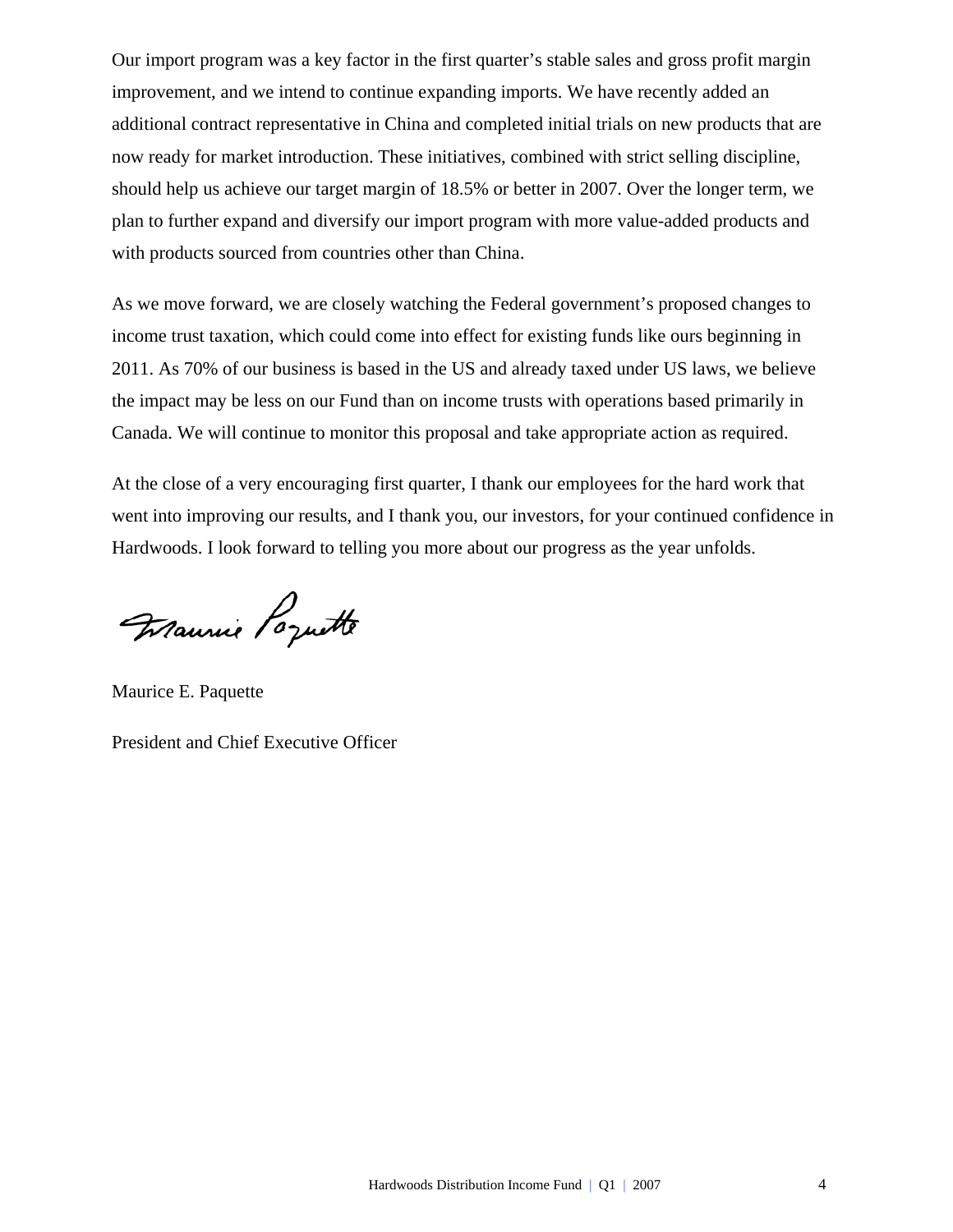## **Management's Discussion and Analysis**

#### May 3, 2007

This management's discussion and analysis ("MD&A") covers our unaudited interim consolidated financial statements as at and for the three months ended March 31, 2007 ("Interim Financial Statements"). As well, it provides an update to the MD&A section contained in our 2006 Annual Report. The information below should be read in conjunction with the Interim Financial Statements and the audited consolidated financial statements for the year ended December 31, 2006. For additional information, readers should also refer to our Annual Information Form and other information filed on www.sedar.com. Dollar amounts are in Canadian dollars unless otherwise stated, and the consolidated financial statements have been prepared in accordance with Canadian generally accepted accounting principles.

This MD&A includes the following sections:

- 1.0 Background
	- 1.1 About the Fund
	- 1.2 About Our Business and Industry
- 2.0 Overview and Outlook
- 3.0 Results of Operations
	- For the Three Month Periods Ended March 31, 2007 and March 31, 2006
- 4.0 Liquidity and Capital Resources
	- 4.1 Distributable Cash and Cash Distributions
	- 4.2 Capital Expenditures
	- 4.3 Utilization of Distributable Cash
	- 4.4 Revolving Credit Facilities
	- 4.5 Contractual Obligations
	- 4.6 Off Balance Sheet Arrangements
- 5.0 Financial Instruments
- 6.0 Related Party Transactions
- 7.0 Critical Accounting Estimates and New Accounting Standards
	- 7.1 Critical Accounting Estimates
	- 7.2 New Accounting Standards
- 8.0 Risks and Uncertainties
- 9.0 Internal Control Over Financial Reporting
- 10.0 Quarterly Financial Information

This MD&A may contain forward-looking statements. Such statements involve known and unknown risks, uncertainties and other factors outside of our control that could cause actual results to differ materially from those expressed in the forward-looking statements. Hardwoods Distribution Income Fund does not assume responsibility for the accuracy or completeness of the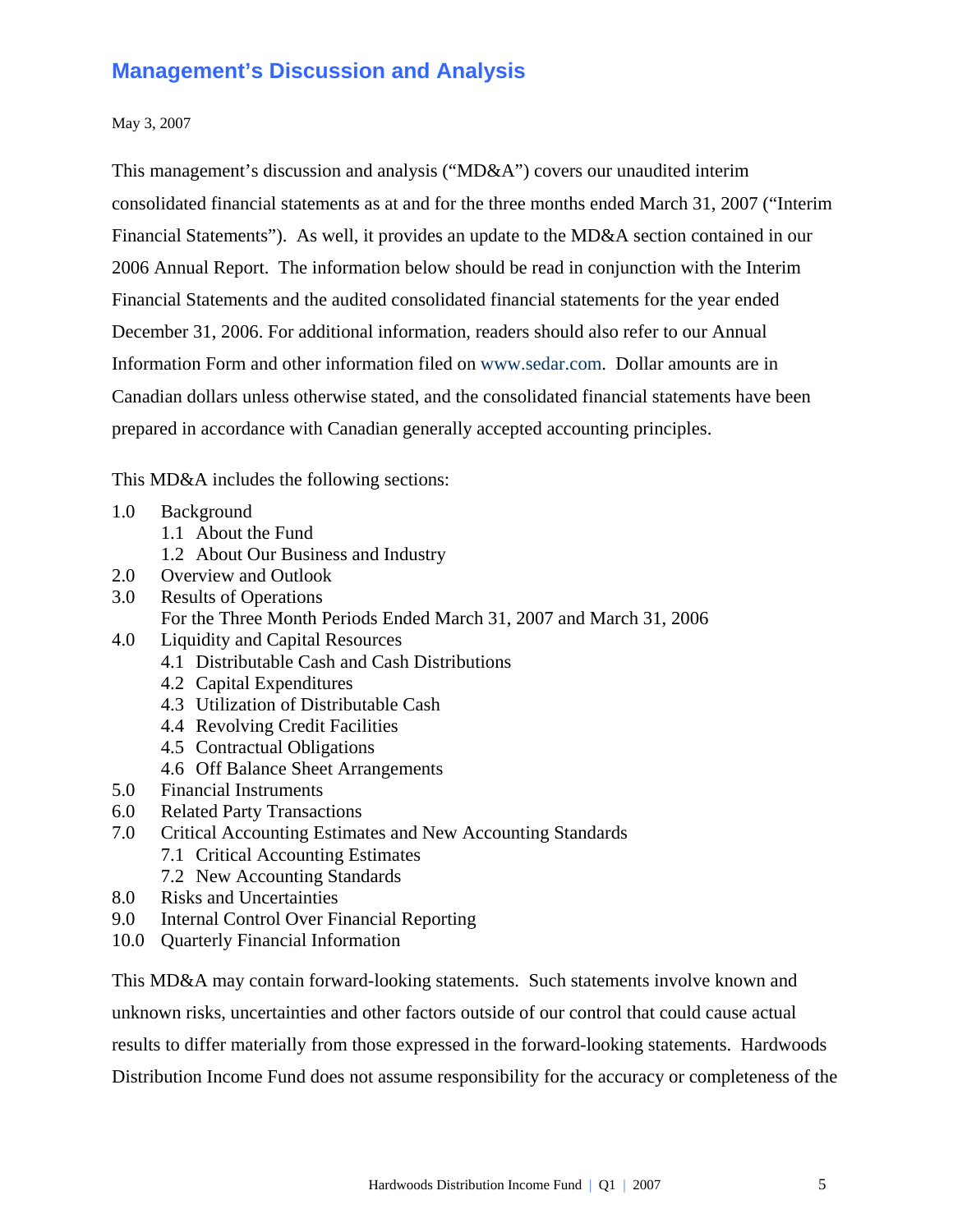forward-looking statements and does not undertake any obligation to publicly revise these forward-looking statements to reflect subsequent events or circumstances.

References to "EBITDA" are to earnings before interest, income taxes, depreciation and amortization, mark-to-market adjustments on foreign currency contracts, goodwill and other intangible assets impairments, and the non-controlling interest in earnings. Management believes that, in addition to net income or loss, EBITDA is a useful supplemental measure of performance and cash available for distribution prior to debt service, changes in working capital, capital expenditures and income taxes.

EBITDA is not an earnings measure recognized by generally accepted accounting principles in Canada ("GAAP") and does not have a standardized meaning prescribed by GAAP. Investors are cautioned that EBITDA should not replace net income or loss (as determined in accordance with GAAP) as an indicator of our performance, or to cash flows from operating, investing and financing activities or as a measure of our liquidity and cash flows. Our method of calculating EBITDA may differ from the methods used by other issuers. Therefore, our EBITDA may not be comparable to similar measures presented by other issuers. For a reconciliation between EBITDA and net income or loss as determined in accordance with GAAP, please refer to the discussion of Results of Operations described in section 3.0 of this report.

Distributable Cash of the Fund is a non-GAAP measure generally used by Canadian open-ended income funds as an indicator of financial performance. We define Distributable Cash as net earnings before depreciation, amortization, future income taxes, non-controlling interest, gains or losses on the sale of property, plant and equipment, mark-to-market adjustments on foreign currency contracts, and goodwill and other intangible assets impairments, and after capital expenditures and contributions to any reserves that the Board of Trustees deem to be reasonable and necessary for the operation of the Fund.

Our Distributable Cash may differ from similar computations as reported by other similar entities and, accordingly, may not be comparable to distributable cash as reported by such entities. We believe that Distributable Cash is a useful supplemental measure that may assist investors and prospective investors in assessing the return on their investment in Class A Units. For reconciliation between Distributable Cash and net cash provided by operating activities as determined in accordance with GAAP, please refer to the discussion of Distributable Cash and Cash Distributions described in section 4.1 of this report.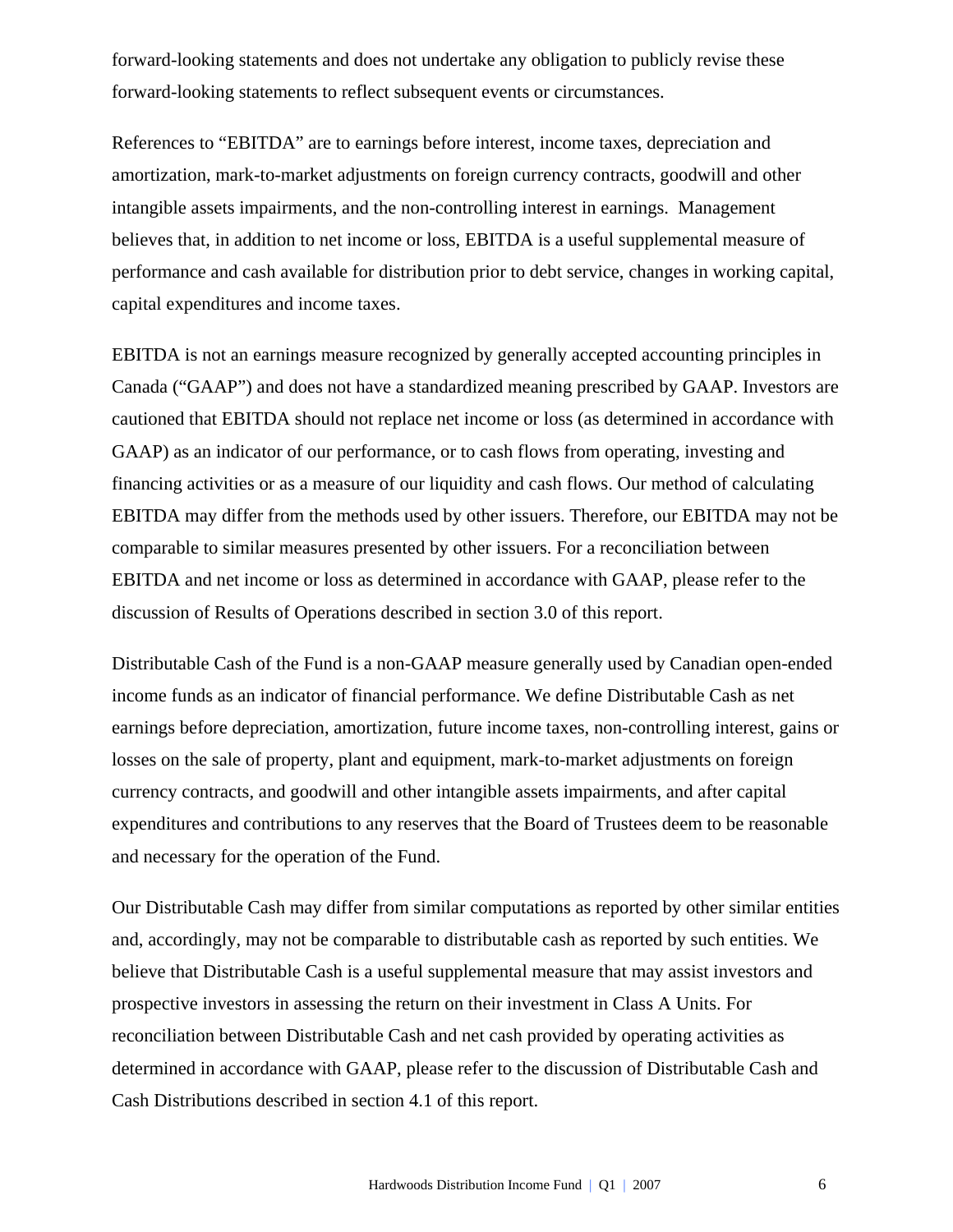Additional information related to the Fund, including all public filings, are available on SEDAR (www.sedar.com) and our website (www.hardwoods-inc.com).

## **1.0 Background**

### 1.1 About the Fund

The Fund is an unincorporated open-ended limited purpose trust formed under the laws of the Province of British Columbia by a declaration of trust dated January 30, 2004. The Fund was launched on March 23, 2004 with the completion of an initial public offering ("IPO") of 14,410,000 trust Voting Units ("Class A Units"). Net IPO proceeds of \$133.5 million, together with drawings on credit facilities totalling \$31.6 million, were used to acquire an 80% interest in the hardwood lumber and sheet goods distribution business ("Hardwoods" or the "Business") from the previous owners.

The owners of the predecessor companies have retained a 20% interest in the Business in the form of Special Voting Units of the Fund and Class B Limited Partnership units of the Fund's operating subsidiaries ("Class B Units"), which together are exchangeable into Class A Units provided that the Fund achieves certain objectives. Distributions by the Fund's operating subsidiaries to the previous owners are subject to subordination arrangements until certain financial tests established at the time of the IPO and described in the Interim Financial Statements are met. As at December 31, 2006, the following units of the Fund were issued and outstanding:

| Units                       | 14,410,000 |
|-----------------------------|------------|
| <b>Special Voting Units</b> | 3,602,500  |

Hardwoods Distribution Income Fund units trade on the Toronto Stock Exchange under the symbol HWD.UN. The Fund's performance depends on the performance of the Business.

### 1.2 About our Business and Industry

Hardwoods is one of North America's largest distributors of high-grade hardwood lumber and specialty sheet goods to the cabinet, moulding, millwork, furniture and specialty wood products industries. At March 31, 2007 we operated 36 distribution facilities organized into nine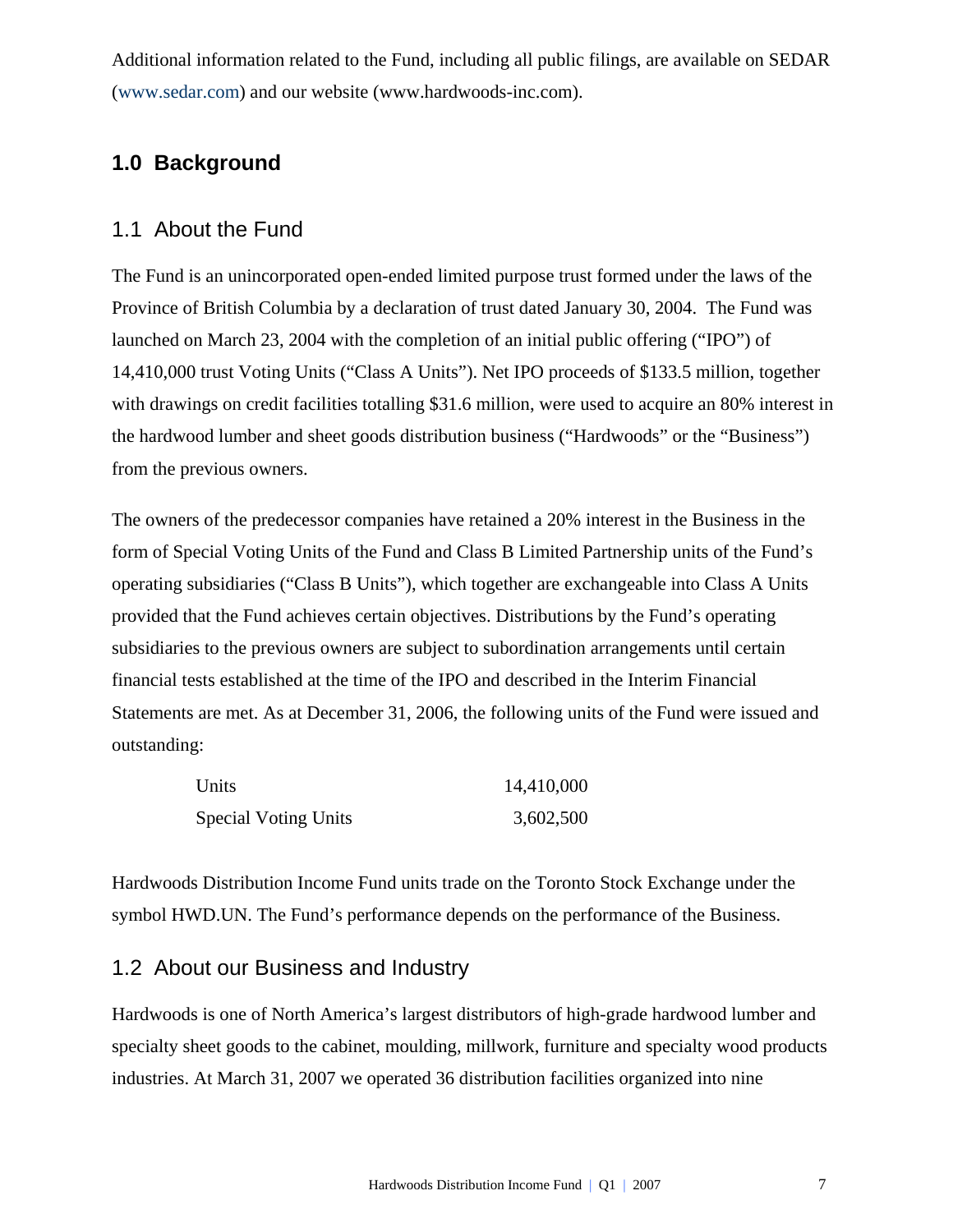geographic regions throughout North America. In a highly fragmented but stable industry, we match products supplied from hundreds of mills to over 2,500 manufacturing customers.

Approximately 55% of our product mix is made up of high-grade hardwood lumber. The balance is made up of sheet goods, consisting primarily of hardwood plywood, and including nonstructural sheet goods such as medium density fiberboard, particleboard and melamine-coated stock. Our sheet goods are a key complementary product line as they are used by many purchasers of hardwood lumber in the manufacture of their end products.

Our customer base manufactures a range of end use products, such as cabinetry, furniture and custom millwork. These products in turn are sold into multiple sectors of the economy, including new home construction, renovation, non-residential construction and institutional markets. As a result of this diversity, it is difficult to determine with certainty what proportion of our products ends up in each sector of the economy. We estimate that approximately 40% to 50% of our products end up in new residential construction, in the form of cabinets, mouldings, custom finishing, and home furniture. We believe the balance of our products end up in other sectors of the economy not associated with new residential construction, such as home renovations, finishing millwork for office buildings, restaurant and bar interiors, hotel lobbies, retail point-of-purchase displays, schools, hospitals, custom motor coaches, yacht interiors and other specialty areas.

Approximately 95% of the hardwood lumber distributed in North America is harvested from North American hardwood forests, located principally in the eastern United States. Imported hardwood lumber is largely limited to specialty species that generally do not compete with domestic hardwood lumber. Sheet goods are generally produced in North America by large manufacturers using domestic hardwoods and other materials, although imported hardwood plywood volumes have been increasing. Both domestic and imported hardwood lumber and plywood are distributed principally by third parties such as us. Historically, balanced supply and demand conditions have resulted in a stable pricing environment for hardwood lumber and hardwood plywood. Prices have generally kept pace with inflation over the long term.

The hardwood distribution industry is highly fragmented. While there are a number of hardwood distributors that operate from multiple locations, most are small, privately held companies serving discrete local markets.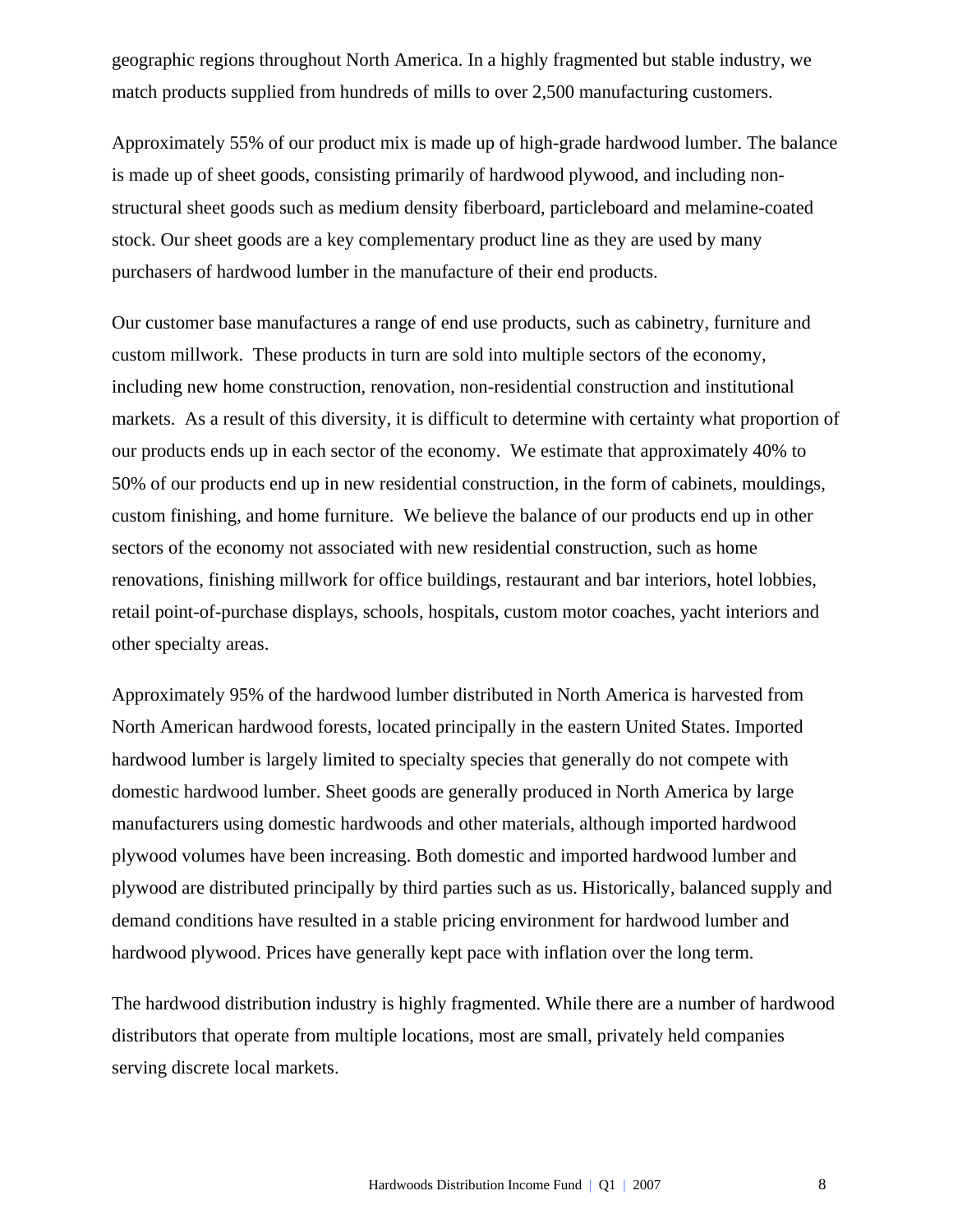### **2.0 Overview and Outlook**

Despite weak conditions in the US residential construction market and lower prices for many of our hardwood lumber products, our first quarter sales remained relatively stable, with a modest 1.8% decline in total sales. Sales in the US were flat compared to a year earlier, with strong results in Texas helping to offset a decline in sales in California. Sales in Canada, meanwhile, were down by 7.6%, reflecting the fourth quarter 2006 closure of our branch in Windsor, Ontario. Combined, underlying sales were down 2.8% year-over-year, with the decline partially offset by a 1% positive impact of a lower Canadian dollar. The relative stability in our sales results reflects our diversification across multiple sectors, customers and geographic regions.

Our profitability improved significantly during the period compared to the first quarter of 2006. One of our key achievements was increasing gross profit margin to 18.4%, from 17.7% a year earlier. This was achieved through tighter inventory control and the continued growth and success of our import program. Sales and administrative ("S&A") expenses were also lower year-over-year, reflecting the absence of non-recurring costs that affected Q1 2006 results. The combination of higher margins and lower costs contributed to a 18% improvement in EBITDA and a 34% improvement in net earnings.

Our strong performance helped us to generate an 18% increase in distributable cash and end the quarter with a payout ratio of 74%. We view this as an excellent result for our seasonally slower first quarter and a significant improvement over our payout ratio of 109% in the first quarter of 2006. Our balance sheet also remained solid with a net debt-to-EBITDA ratio of 1.78 at quarter end, the same as at December 31, 2006. Our improved profitability and stable balance sheet, combined with our expectation of continued performance improvements in 2007, resulted in the decision by Trustees to increase monthly cash distributions by 5% effective in April 2007. We are confident we can make this increase while continuing to invest in our business and to target a prudent annual payout ratio in the 70% to 80% range.

Although US housing starts are not expected to recover in the near term and the Canadian Housing and Mortgage Corporation forecasts a 7.4% decline in Canadian housing starts in 2007, we expect our sales will remain stable through 2007 as a result of product, end-market and geographic diversification. Credit risk among some customers affected by the reduction in demand remains a concern, however, and we are monitoring this situation carefully.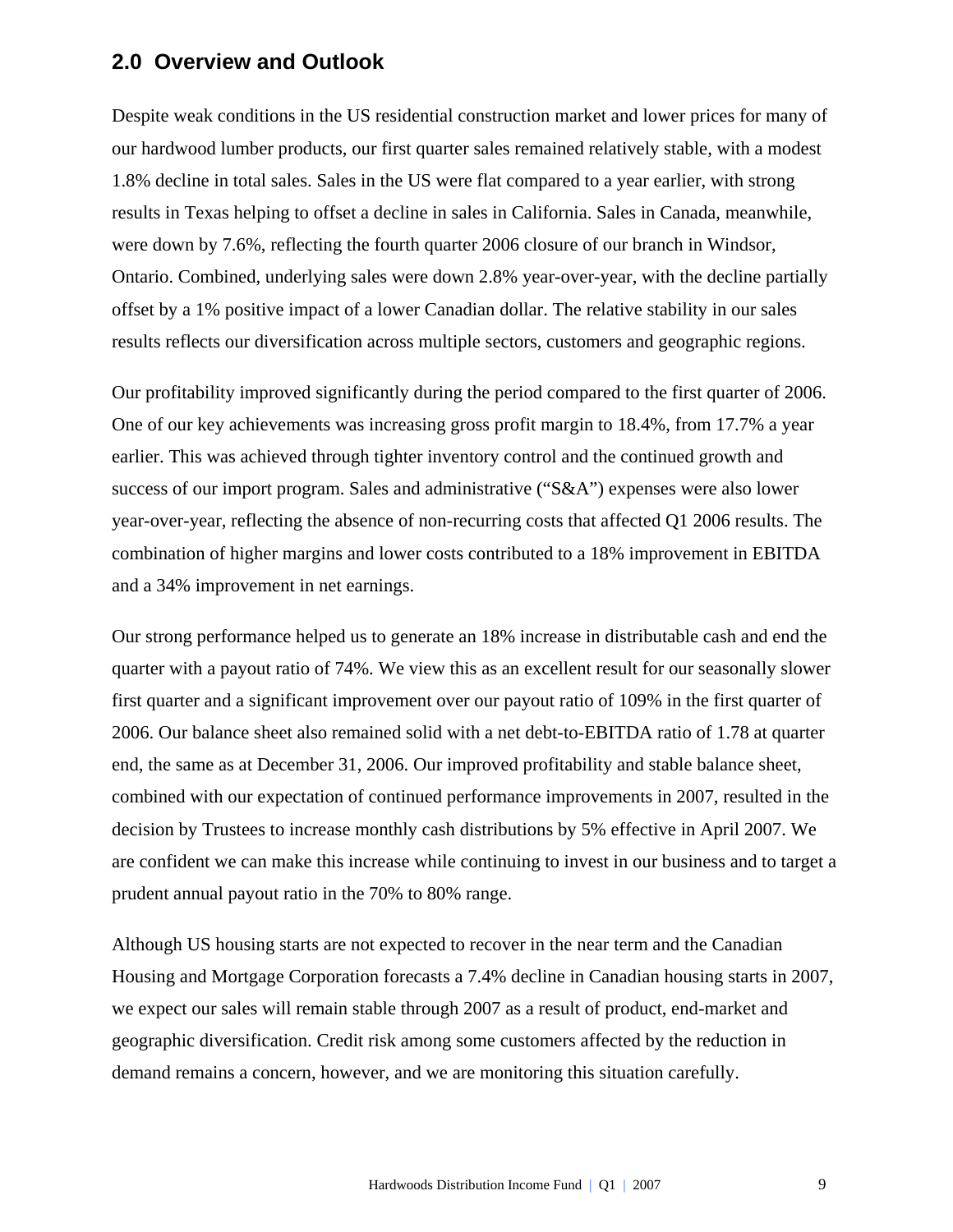Strategically, we remain focused on achieving our gross profit margin target of 18.5% or better through strict selling discipline and continued expansion of our import program. During the first quarter we added an additional contract representative in China and completed initial trials on new products that are now ready for market introduction. Over the longer term, we intend to include more value-added products in our import mix and to expand sourcing beyond China.

As we move forward, we continue to monitor and assess the impact of the federal government's proposed taxation of income trusts. If passed into law, these changes will begin to affect our Fund in 2011. Overall, we anticipate that the proposed trust tax may have substantially less impact on our Fund than on other trusts that operate principally or exclusively in Canada. Approximately 70% of our business is conducted in the United States and is already subject to US taxation. We believe that we may be able to re-organize our business structure prior to 2011 such that our US source income will not be exposed to additional taxes associated with the new Canadian trust tax. The remaining 30% of our earnings that are generated in Canada would be subject to tax at a rate of 31.5%. The proposed tax has not yet been finalized and passed into law, and accordingly all assessments are preliminary and are subject to change.

## **3.0 Results of Operations**

## Three Months Ended March 31, 2007 and March 31, 2006

**Selected Unaudited Consolidated Financial Information (in thousands of Canadian dollars)**

|                                                         | For the three months | For the three months |
|---------------------------------------------------------|----------------------|----------------------|
|                                                         | Ended March 31,      | Ended March 31,      |
|                                                         | 2007                 | 2006                 |
| Total sales                                             | \$<br>91,720         | \$<br>93,380         |
| Sales in the US (US\$)                                  | 55,299               | 55,633               |
| Sales in Canada                                         | 26,926               | 29,146               |
| Gross profit                                            | 16,868               | 16,509               |
| Gross profit %                                          | 18.4%                | 17.7%                |
| Selling and administrative expenses                     | 11,750               | 12,219               |
| Realized loss (gain) on foreign currency contracts      | (269)                | (289)                |
| Earnings before interest, taxes, depreciation and       | \$<br>5,387          | \$<br>4,579          |
| amortization and non-controlling interest ("EBITDA")    |                      |                      |
| Add (deduct):                                           |                      |                      |
| Amortization                                            | (492)                | (522)                |
| Interest                                                | (709)                | (704)                |
| Mark-to-market adjustment on foreign currency contracts | (169)                | (454)                |
| Non-controlling interest                                | (803)                | (580)                |
| Income taxes                                            | (711)                | (451)                |
| Net earnings for the period                             | \$<br>2,503          | \$<br>1,868          |
| Basic and fully diluted earnings per Class A Unit       | \$<br>0.174          | \$<br>0.130          |
| Average Canadian dollar/US dollar exchange rate         | 1.1717               | 1.1546               |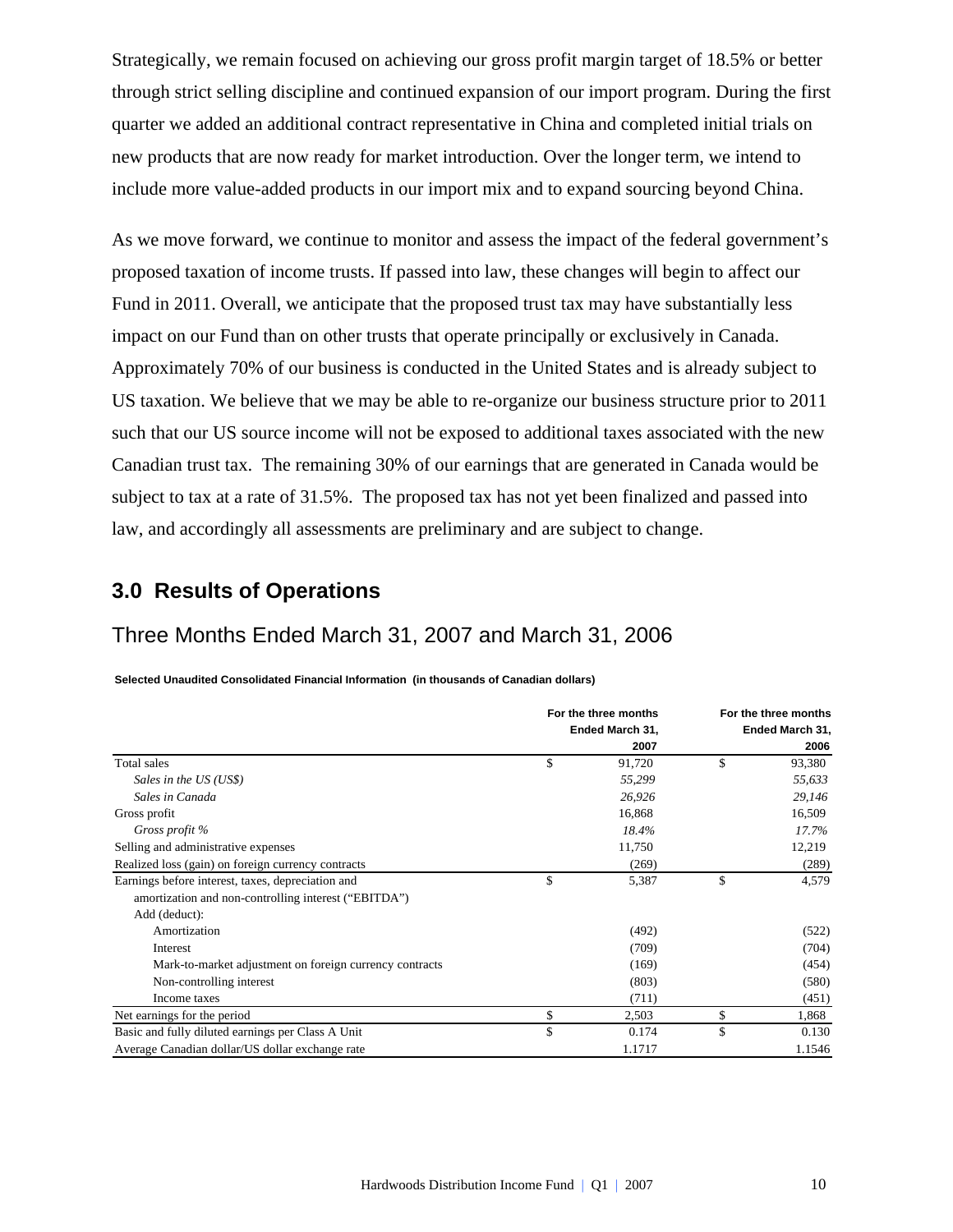### **Sales**

Sales for the three months ended March 31, 2007 were \$91.7 million, down 1.8% from \$93.4 million in the first quarter of 2006. The decrease in total sales reflects a 2.8% decrease in underlying sales activity, partially offset by a 1.0% increase in sales due to a positive foreign exchange impact.

Sales in the United States, as measured in US dollars, were largely unchanged at \$55.3 million, compared to \$55.6 million during the first quarter of 2006. Our California business experienced a significant drop in sales demand in the first quarter, reflecting weaker construction market conditions, particularly from cabinet manufacturing customers. Our Texas business posted strong sales gains, driven primarily by the successful introduction of import products. Demand in our other US geographic regions generally remained steady.

Sales in Canada, as measured in Canadian dollars, decreased 7.6% to \$26.9 million, from \$29.1 million during the first quarter of 2006. The fourth quarter 2006 closure of the Windsor, Ontario branch was a significant factor in the reduced sales.

#### **Gross Profit**

Gross profit for the three months ended March 31, 2007 was \$16.9 million, an increase of \$0.4 million, or 2.2%, from the \$16.5 million reported in 2006. The increase in gross profit reflects a return to a more normal gross profit percentage of 18.4% in the first quarter of 2007. This compares to 17.7% in the first quarter of 2006 when several of our branches worked to reduce inventory through lower selling prices. Some quarter-to-quarter variation in our gross profit percentage is considered normal, with 18% to 19% representing a typical range. Over the longer term, gross profits are targeted to achieve 18.5% of sales or higher.

### **Selling and Administrative Expenses**

S&A expenses decreased \$0.4 million to \$11.8 million in the first quarter of 2007, from \$12.2 million during the same period in 2006. The higher S&A expenses in the prior year period reflected approximately \$0.5 million in non-recurring expenses related to employee relocation expenses, benefit costs, and an insurance claim deductible. These costs were not incurred in the first quarter of 2007, resulting in the decrease in S&A expense.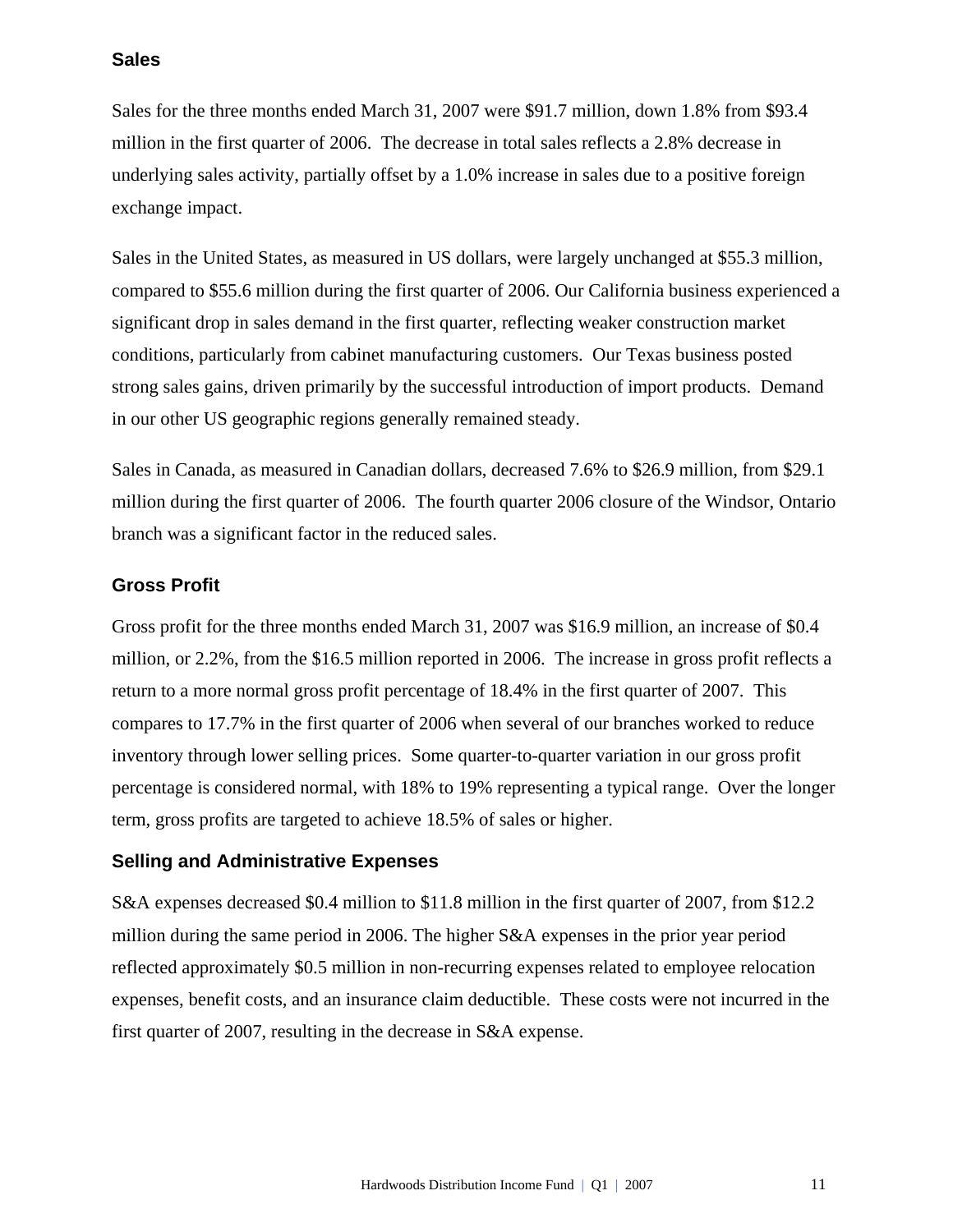The improvement in S&A expenses was partially offset by bad debt expense of 0.8% of sales, which was higher than our five year historic average of 0.5% of sales. For further discussion of customer credit risk, refer to section 8.0 of this report.

As a percentage of sales, S&A expenses in the first quarter of 2007 were 12.8% of sales, compared to 13.1% in the comparative period in 2006.

### **Realized Gain on Foreign Currency Contracts**

The Fund realized gains of \$0.3 million on foreign currency contracts which matured in the first quarter of 2007, on par with \$0.3 million of realized gains in the same period in 2006. The terms of our foreign currency contracts and the Fund's use of currency derivatives to mitigate the economic impact of fluctuations between the Canadian and US dollar are described in section 5.0 of this report.

### **EBITDA**

EBITDA increased to \$5.4 million in the first quarter of 2007, up \$0.8 million from \$4.6 million in the first quarter of 2006. The increase in EBITDA primarily reflects a \$0.4 million increase in gross profit combined with the \$0.4 million reduction in S&A expenses.

### **Mark-To-Market Adjustment on Foreign Currency Contracts**

For the three months ended March 31, 2007, the mark-to-market valuation of our outstanding foreign currency contracts created a loss of \$0.2 million, compared to a loss of \$0.5 million in the same period in 2006. Further discussion of our foreign currency contracts can be found under Financial Instruments in section 5.0 of this report.

### **Net Earnings**

Net earnings for the three months ended March 31, 2007 were \$2.5 million, compared to \$1.9 million in the comparative period in 2006. The \$0.6 million increase in net earnings primarily reflects the \$0.8 million increase in EBITDA and the \$0.3 million reduction in mark-to-market adjustment losses on foreign currency contracts, partially offset by a \$0.3 million increase in income taxes and a \$0.2 million increase in non-controlling interest as a result of higher profits in the quarter.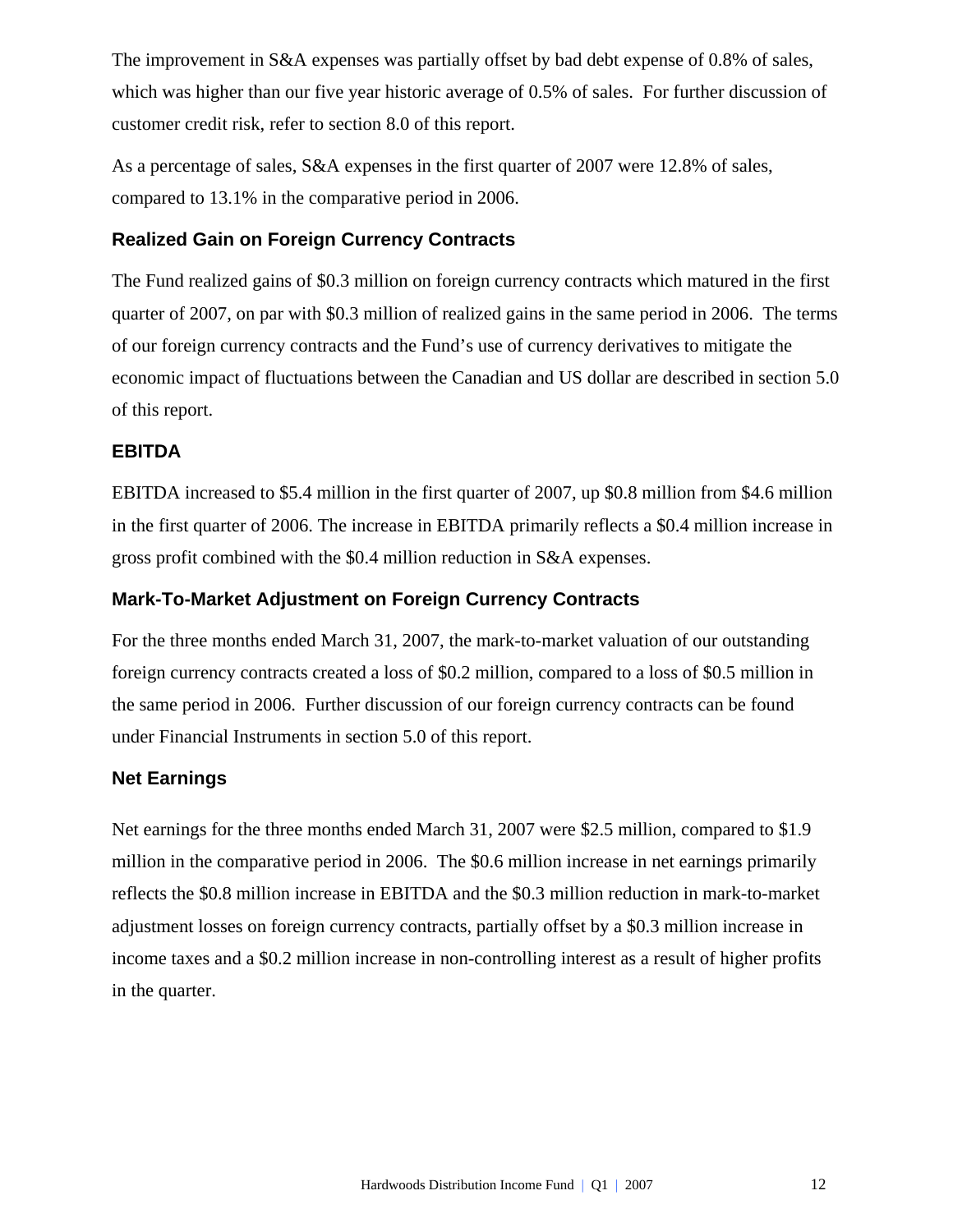## **4.0 Liquidity and Capital Resources**

## 4.1 Distributable Cash and Cash Distributions

**Selected Unaudited Consolidated Financial Information** 

**(in thousands of dollars except per unit amounts)**

|                                                           |                                                                                                                                                                     | months ended<br>March 31,<br>2007 |               | For the three<br>months ended<br>March 31,<br>2006 |
|-----------------------------------------------------------|---------------------------------------------------------------------------------------------------------------------------------------------------------------------|-----------------------------------|---------------|----------------------------------------------------|
| Net cash provided by (used in) operating activities       | \$                                                                                                                                                                  | 874                               | $\mathcal{S}$ | (2,149)                                            |
| Increase (decrease) in non-cash operating working capital |                                                                                                                                                                     | 3,359                             |               | 5,799                                              |
| Cash flow from operations before changes in non-cash      |                                                                                                                                                                     |                                   |               |                                                    |
| operating working capital                                 |                                                                                                                                                                     | 4,233                             |               | 3,650                                              |
| Capital expenditures                                      |                                                                                                                                                                     | (236)                             |               | (253)                                              |
| Distributable cash                                        | \$                                                                                                                                                                  | 3,997                             | \$            | 3,397                                              |
| Distributions relating to the period:                     |                                                                                                                                                                     |                                   |               |                                                    |
| <b>Class A Units</b>                                      |                                                                                                                                                                     | (1)<br>2,940                      |               | 3,693 <sup>(2)</sup>                               |
| Class B Units                                             |                                                                                                                                                                     | (3)                               |               | (3)                                                |
|                                                           | For the three<br>2,940<br>14,410,000<br>3,602,500<br>18,012,500<br>\$<br>$\mathsf{\$}$<br>0.222<br>(1)<br>0.204<br>\$<br>\$<br>(3)<br>\$<br>\$<br>\$<br>\$<br>0.163 | 3,693                             |               |                                                    |
| Outstanding units and per unit amounts:                   |                                                                                                                                                                     |                                   |               |                                                    |
| Class A Units outstanding                                 |                                                                                                                                                                     |                                   |               | 14,410,000                                         |
| Class B Units outstanding                                 |                                                                                                                                                                     |                                   |               | 3,602,500                                          |
| <b>Total Units outstanding</b>                            |                                                                                                                                                                     |                                   |               | 18,012,500                                         |
| Distributable Cash per Total Units                        |                                                                                                                                                                     |                                   |               | 0.189                                              |
| Distributions relating to the period:                     |                                                                                                                                                                     |                                   |               |                                                    |
| <b>Class A Units</b>                                      |                                                                                                                                                                     |                                   |               | $0.256$ <sup>(2)</sup>                             |
| Class B Units                                             |                                                                                                                                                                     |                                   |               | (3)                                                |
| <b>Total Units</b>                                        |                                                                                                                                                                     |                                   |               | 0.205                                              |
| (4)<br>Payout ratio                                       |                                                                                                                                                                     | 73.6%                             |               | 108.7%                                             |

**1** Includes the cash distributions of \$0.068 per Class A Unit per month which relate to the operations of the Fund for January, February, and March 2007.

<sup>2</sup> Includes the cash distributions of \$0.08542 per Class A Unit per month which relate to the operations of the Fund for January, February, and March 2006.

<sup>3</sup> On January 10, 2006, Hardwoods Specialty Products LP and Hardwoods Specialty Products US LP, partnerships in which the Fund owns an 80% interest, announced that quarterly distributions were suspended on the subordinated units, represented by the Class B LP and Class B US LP units. The Class B LP units and Class B US LP units represent a 20% interest in the combined business of Hardwoods, which is subordinated to the Fund's ownership interest in the business. Accordingly, no distributions were declared payable relating to the fourth quarter of 2005, the first, second, third and fourth quarters of 2006, and the first quarter of 2007 to the non-controlling interests. No liability for distributions payable to the non-controlling interests is reflected in the March 31, 2007 balance sheet. 4

Payout ratio measures the ratio of distributions relating to the period to distributable cash in the period.

We pay distributions on Class A Units at the end of the month following the month in which the cash is earned. Distributions may also be made quarterly on Class B Units in an amount equivalent on an after-tax per-unit basis to distributions made on Class A Units, pursuant to the terms of a subordination agreement as outlined in the Fund's Annual Information Form dated March 20, 2007.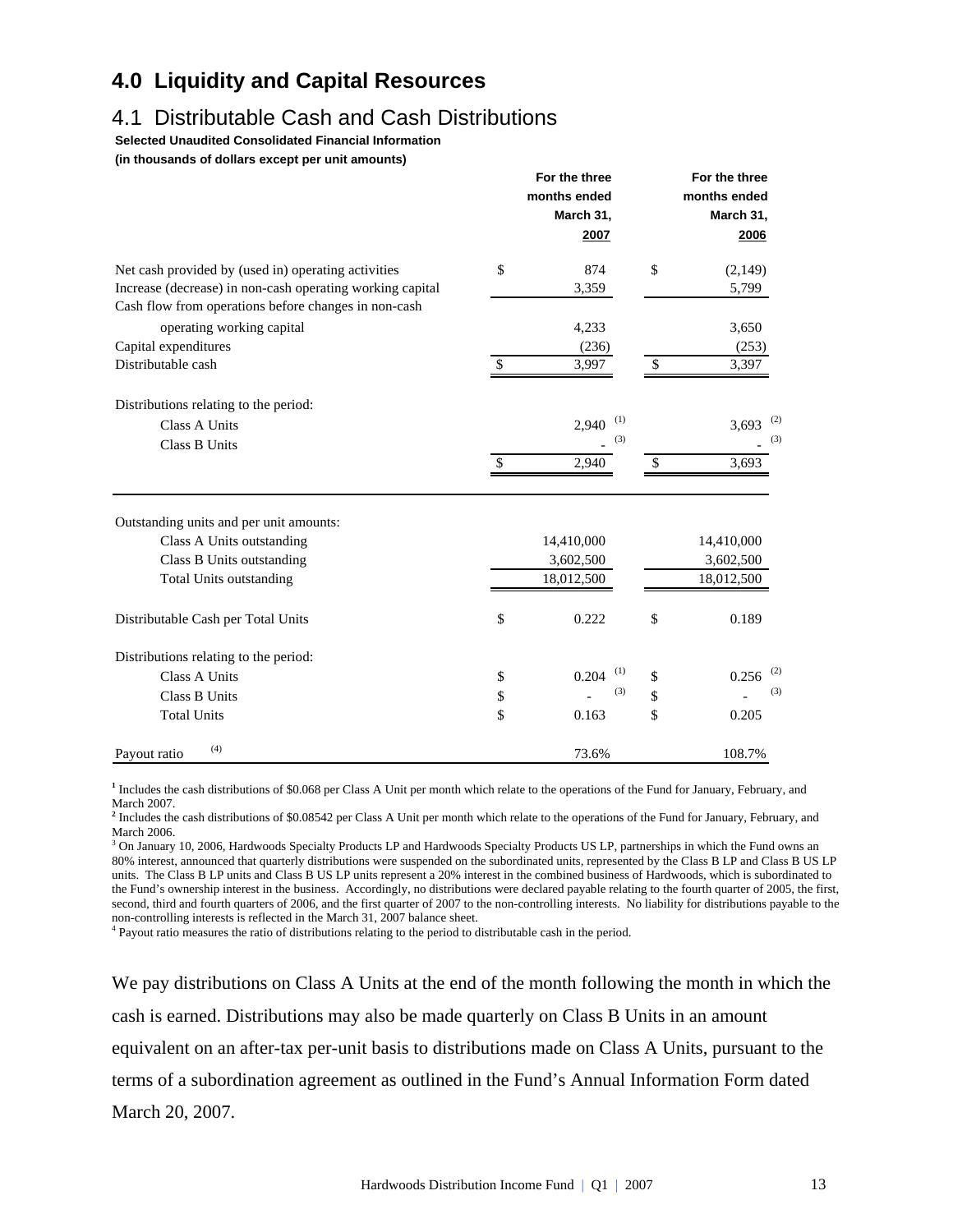The Fund's subordination feature is designed to stay in place until the EBITDA and distributable cash tests established at the time of the IPO are met. The terms of these EBITDA and distributable cash tests are described in the notes to the accompanying Interim Financial Statements.

For the three months ended March 31, 2007, the Fund and its subsidiaries generated total distributable cash available to Class A and Class B Unitholders of \$4.0 million, or \$0.222 per unit. Distributions relating to the period were \$2.9 million, or \$0.204 per unit, to our public unitholders (Class A Units). In accordance with the terms of a subordination feature in place with the previous owners (Class B Units), no distributions were made to the previous owners related to the three months ended March 31, 2007. These distributions represent an overall payout ratio of 73.6% for the first quarter of 2007, and 72.1% for the most recent twelve month period ended March 31, 2007. The income tax characterization of distributions paid to unitholders in 2006 was 45.03% fully taxable distributions, 26.33% dividends, and 28.64% return of capital.

Cash distributions are dependent upon the financial performance achieved by the Fund, and are made at the discretion of the Fund's independently elected Trustees. At the most recent meeting of the Trustees, a 5% increase in the rate of monthly distributions to Class A Unitholders was approved, bringing monthly distributions to \$0.0714 per unit. This increase will take effect with the April 2007 distribution, to be paid on May 31, 2007 to unitholders of record as at May 18, 2007.

## 4.2 Capital Expenditures

Our capital expenditures are typically low as we lease all of our buildings and contract out all freight delivery services. During the first quarter of 2007 capital expenditures were \$0.2 million, in line with expectations. On a full-year basis, 2007 maintenance capital requirements are expected to be approximately \$1.0 million principally for replacement of forklifts, furniture and fixtures, leasehold improvements and computer equipment.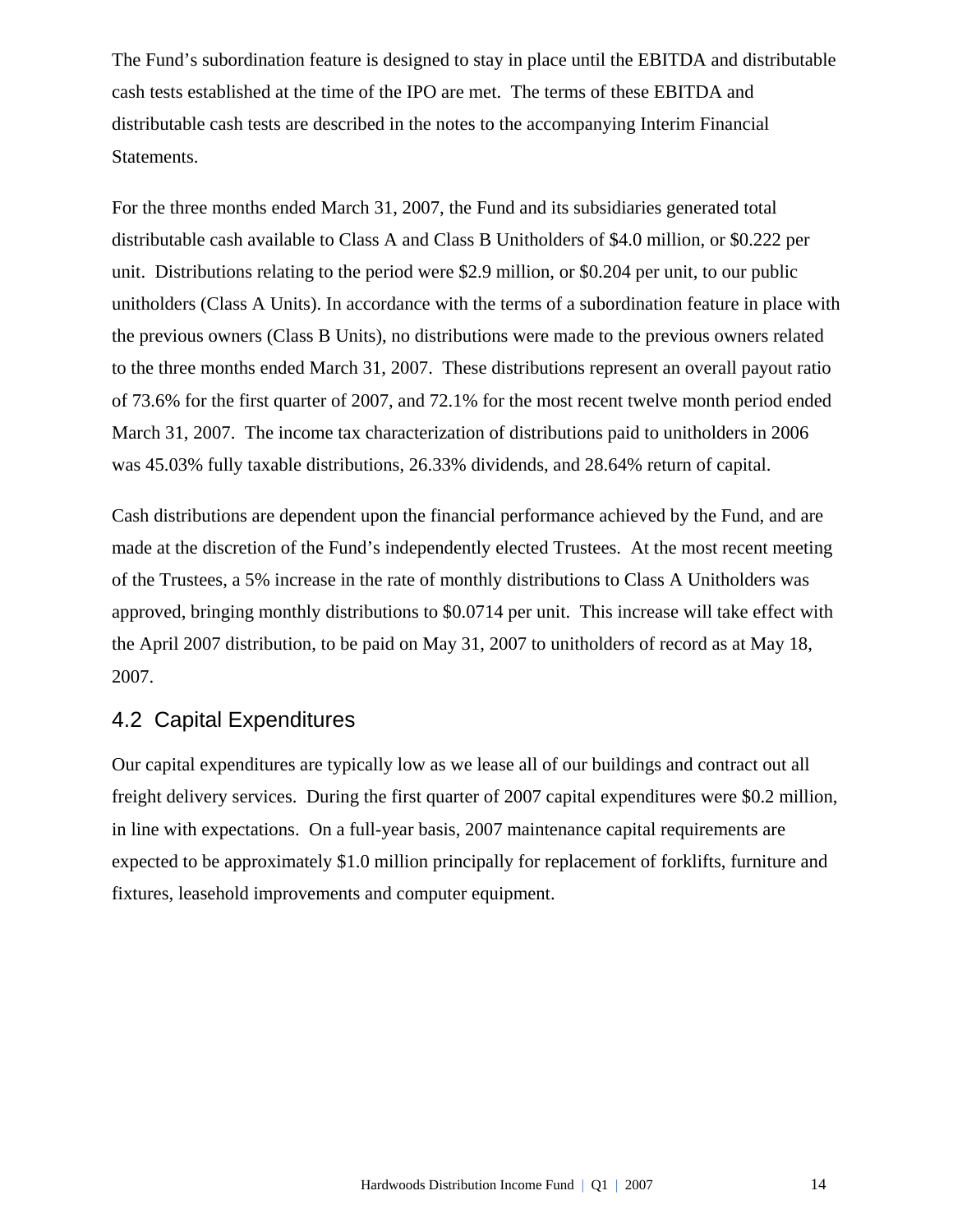## 4.3 Utilization of Distributable Cash

**Selected Unaudited Consolidated Financial Information (in thousands of dollars except per unit amounts)**

|                                                           | For the three<br>months ended<br>March 31, |    | For the three<br>months ended<br>March 31, |
|-----------------------------------------------------------|--------------------------------------------|----|--------------------------------------------|
|                                                           | 2007                                       |    | 2006                                       |
| Distributable Cash                                        | \$<br>3.997                                | \$ | 3,397                                      |
| Cash Distributions paid in the period                     | (2,940)                                    |    | (3,693)                                    |
| Distributable Cash Retained                               | \$<br>1,057                                | \$ | (296)                                      |
| Decrease (increase) in non-cash operating working capital | (3,359)                                    |    | (5,799)                                    |
| Decrease (increase) in long-term receivables              | 325                                        |    | 1,181                                      |
| Proceeds from disposal of property, plant and equipment   | 11                                         |    | 6                                          |
| Decrease (Increase) in bank indebtedness, net of cash     | \$<br>(1.966)                              | S  | (4,908)                                    |

Our utilization of distributable cash, and its relation to working capital use and bank line financing in the Business, is summarized above. For the three months ended March 31, 2007, the Fund generated distributable cash of \$4.0 million, paid cash distributions of \$2.9 million, and retained \$1.1 million of distributable cash. Our investment in non-cash operating working capital increased by \$3.4 million in the first quarter, primarily as a result of a \$4.5 million increase in accounts receivable due to increased sales in the first quarter of 2007 compared to the fourth quarter of 2006. The increase in working capital, partially offset by the increase in retained distributable cash, resulted in a \$2.0 million increase in bank indebtedness (net of cash) in the three-months ended March 31, 2007.

We believe that our credit facilities, combined with the retained portion of our distributable cash, are sufficient to meet our current working capital requirements. The terms of our revolving credit facilities are addressed in the following section 4.4 of this report.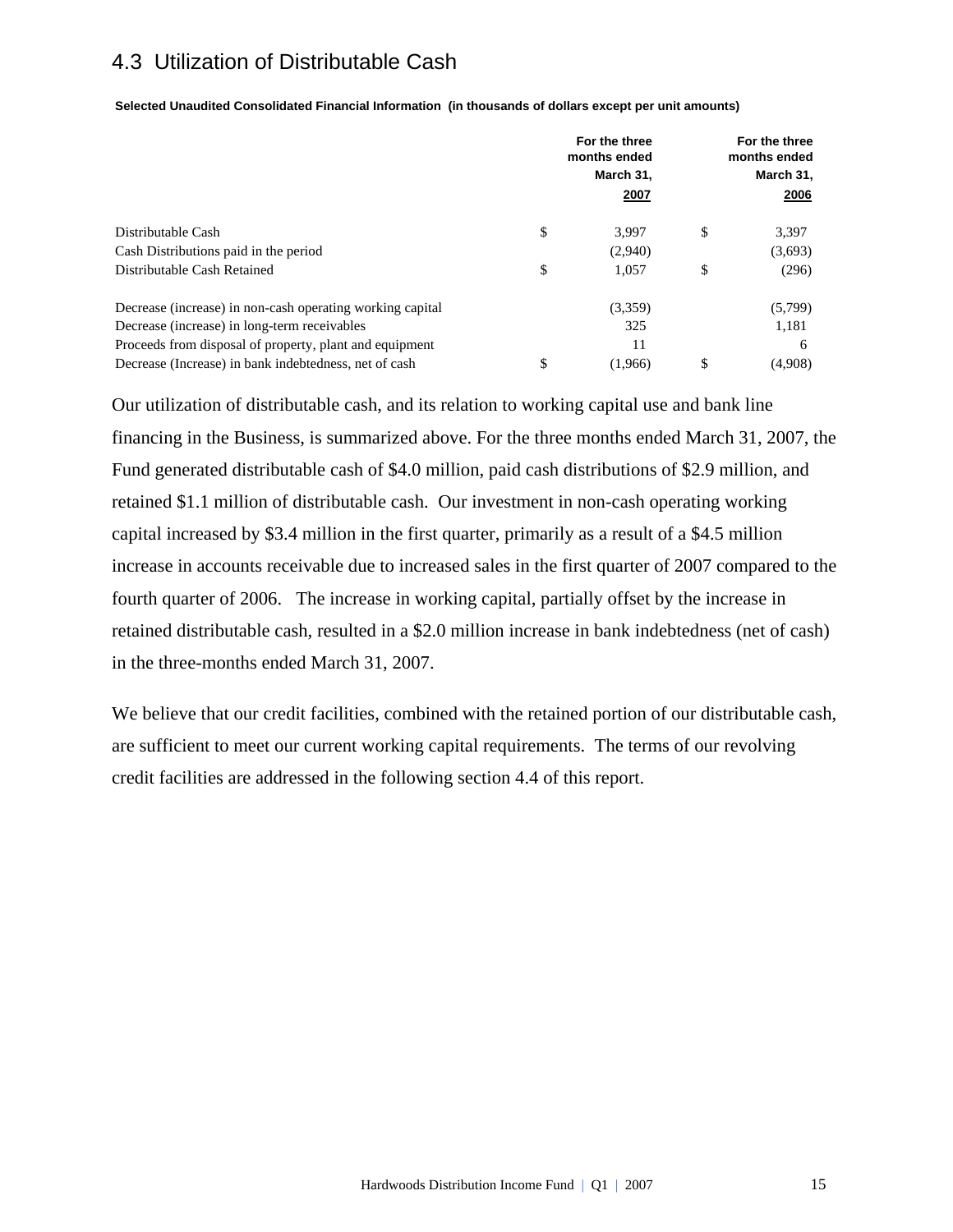## 4.4 Revolving Credit Facilities

| Selected Unaudited Consolidated Financial Information (in thousands of dollars) |  |
|---------------------------------------------------------------------------------|--|
|                                                                                 |  |

|                                                    |               | As at<br>March 31, 2007 |               | As at<br>December 31, 2006 |  |  |  |
|----------------------------------------------------|---------------|-------------------------|---------------|----------------------------|--|--|--|
| Cash and cash equivalents<br>Debt                  | \$            | (2,170)<br>42,409       | \$            | (594)<br>39,152            |  |  |  |
| Net Debt                                           | $\mathsf{\$}$ | 40,239                  | $\mathcal{S}$ | 38,558                     |  |  |  |
| Unitholders' Equity<br><b>Total Capitalization</b> | $\mathcal{S}$ | 112,032<br>152,271      | \$            | 113,310<br>151,868         |  |  |  |
| Net debt to total capitalization                   |               | 26.4%                   |               | 25.4%                      |  |  |  |
| Previous 12 months EBITDA                          | \$            | 22,629                  | \$            | 21,821                     |  |  |  |
| Net debt to previous 12 months EBITDA              |               | 1.78                    |               | 1.77                       |  |  |  |

We have independent credit facilities in Canada and the U.S. In Canada, our three year operating line extends to November 30, 2009 and comprises a maximum facility of \$22.0 million. The balance outstanding on the Canadian operating line as at March 31, 2007 was \$11.5 million. In the US, our three year operating line extends to March 31, 2010 and comprises a maximum facility of US\$35 million. As at March 31, 2007 the US credit facility had a balance outstanding of \$30.0 million (US \$26.0 million). The principal terms of the credit facilities available to Hardwoods LP and Hardwoods US LP are described in more detail in the Fund's Annual Information Form dated March 20, 2007.

Our net debt at March 31, 2007 was \$40.2 million compared to \$38.6 million at December 31, 2006. Overall net debt compared to total capitalization stood at 26.4% as of March 31, 2007, compared to 25.4% at December 31, 2006. The ratio of net debt to EBITDA in the previous 12 months held steady at 1.78 times compared to December 31, 2006. Net debt to EBITDA serves as an indicator of our financial leverage. The maximum ratio of net debt to EBITDA allowed under our Canadian credit facility is 2.75 times at the end of any financial quarter up to and including September 30, 2007, and not more than 2.50 times at the end of any financial quarter ending thereafter. The maximum ratio of net debt to EBITDA allowed under our US credit facility is 2.85 times. Our operating subsidiaries were fully compliant with these ratios as at March 31, 2007.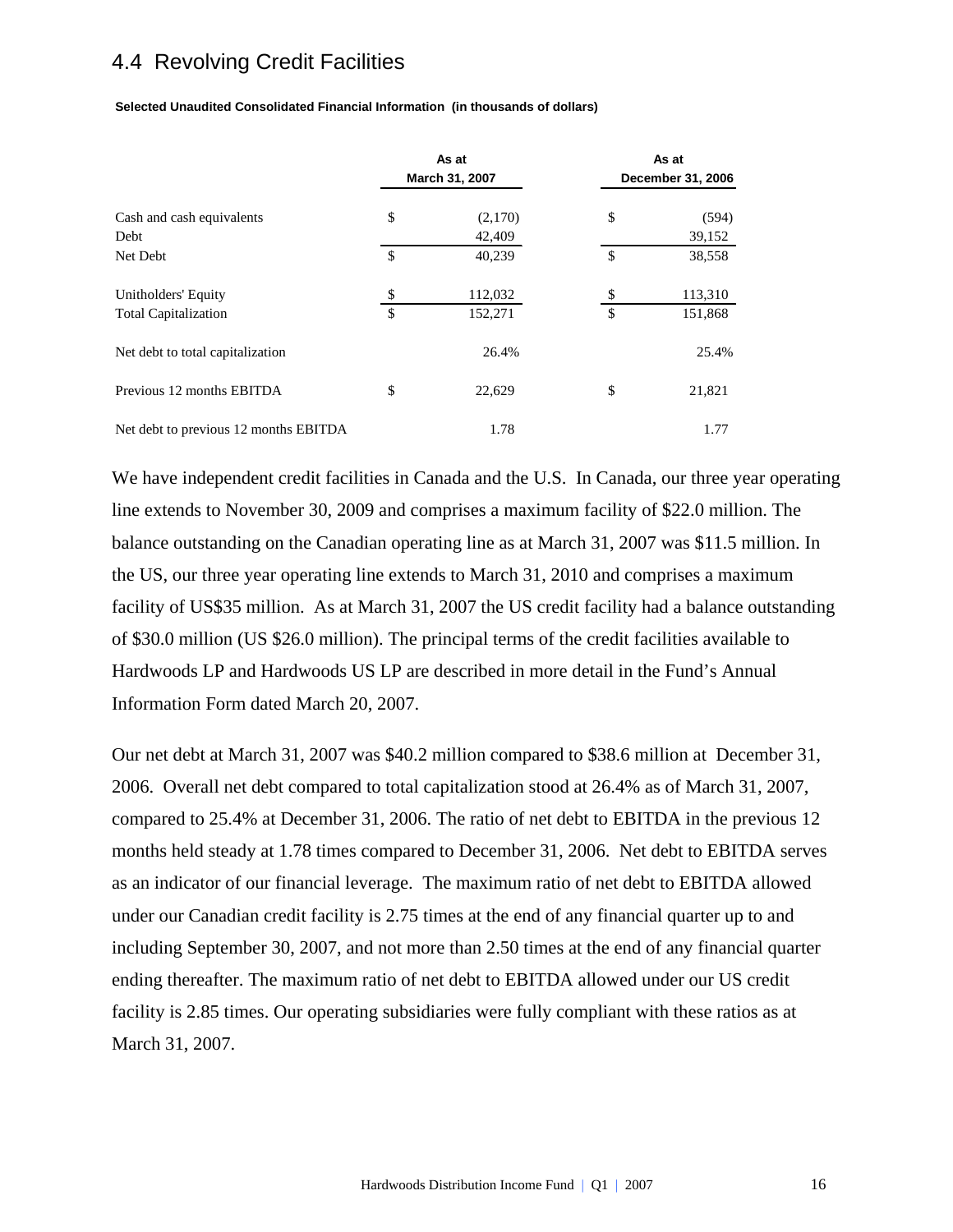### 4.5 Contractual Obligations

The table below sets forth our contractual obligations as at March 31, 2007. These obligations relate to operating leases on various premises and automobiles and become due in the fiscal years indicated:

| (in thousands of Canadian dollars) |               |          |  |       |              |                   |  |      |      |            |  |           |
|------------------------------------|---------------|----------|--|-------|--------------|-------------------|--|------|------|------------|--|-----------|
|                                    |               |          |  |       |              |                   |  |      |      |            |  | $2012 \&$ |
| 2007<br>Total                      |               |          |  |       | 2009<br>2008 |                   |  | 2010 | 2011 | thereafter |  |           |
|                                    |               |          |  |       |              |                   |  |      |      |            |  |           |
| 22.018                             | $\mathcal{S}$ | 5,702 \$ |  | 6,360 |              | $$4,783$ $$2,977$ |  |      | - \$ | 1,001      |  | 1.195     |

### 4.6 Off-Balance Sheet Arrangements

The Fund has no off balance sheet arrangements. The foreign currency contracts discussed under Financial Instruments in section 5.0 of this report are marked-to-market at the end of each quarter, with the fair value recorded on the balance sheet.

### **5.0 Financial Instruments**

We use currency contracts to assist in managing our exposure to fluctuations in exchange rates between the Canadian dollar and the United States dollar. The foreign currency contracts are recognized in the balance sheet and measured at their fair value, with changes in fair value recognized currently in the statement of operations. At March 31, 2007, one of our subsidiaries has 13 monthly foreign currency contracts to exchange US\$675,000 into approximately Canadian \$878,000 each month until April 2008. This reflects an exchange rate of Cdn\$1.3001 to US\$1.00. This same subsidiary had an additional 12 monthly foreign currency contracts to exchange US \$675,000 into approximately Canadian \$760,000 each month from May 2008 until April 2009, reflecting an exchange rate of \$1.1255. This means that foreign currency contracts will provide approximately \$118,000 less per month beginning in May 2008 than they do currently. The fair value of the 13 remaining monthly currency contracts covering the period until April 2007 to April 2008 have been reflected in the financial statements and represent a current asset of \$1.2 million and a long-term asset of \$0.1 million at March 31, 2007. The fair value of the 12 monthly currency contracts covering the period May 2008 to April 2009 has been reflected in the financial statements and represents a long-term liability of \$0.1 million at March 31, 2007.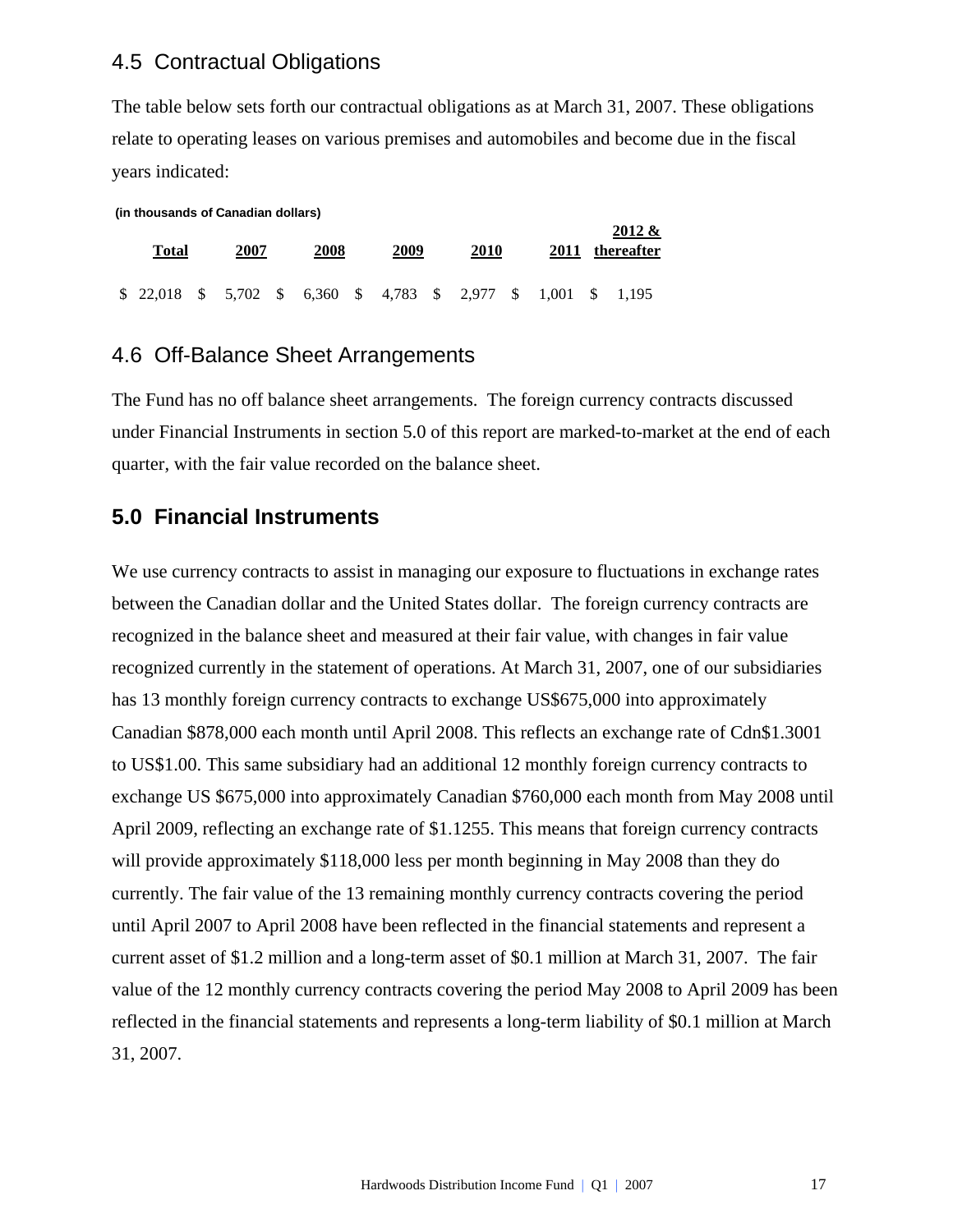Based on the new monthly distribution rate of \$0.0714 per unit to public unitholders effective April 2007, the principal value of our current foreign currency contracts (through to April 2009) are sufficient to fully cover the estimated amount of US dollar denominated distributable cash that must be converted to Canadian dollars to pay distributions to Class A Unitholders.

## **6.0 Related Party Transactions**

Related parties refers to affiliates of the previous owners of the Business who have retained a 20% interest in Hardwoods through ownership of Class B Hardwoods LP units and Class B Hardwoods USLP units, respectively. For the three-month period ended March 31, 2007, sales of \$0.2 million were made to related parties and the subsidiaries of the Fund purchased \$0.1 million from related parties. These sales and purchases took place at prevailing market prices. Subsidiaries of the Fund also paid \$27,000 to related parties to provide services for management information systems.

## **7.0 Critical Accounting Estimates and New Accounting Standards**

## 7.1 Critical Accounting Estimates

The preparation of financial statements in accordance with Canadian generally accepted accounting principles requires that we make estimates and assumptions that can have a material impact on our results of operations as reported on a periodic basis. We base our estimates and assumptions on past experience and other factors that are deemed reasonable under the circumstances. Actual results could differ from these estimates. The critical estimates used in preparing our financial statements are:

*Accounts Receivable Provision*: Due to the nature of our business and the credit terms we provide to our customers, we anticipate that a certain portion of required customer payments will not be made, and we maintain an allowance for these doubtful accounts. The allowance is based on our estimate of the potential of recovering our accounts receivable, and incorporates current and expected collection trends.

*Valuation of Inventories:* We anticipate that the net realizable value of our inventory could be affected by market shifts or damage to our products. Our inventory is valued at the lower of cost and net realizable value.

*Valuation of Other Intangible Assets and Goodwill:* Other intangible assets represent customer relationships acquired at the time of our IPO, and are recorded at cost less accumulated amortization. Amortization is provided for on a straight line basis over 15 years. Goodwill is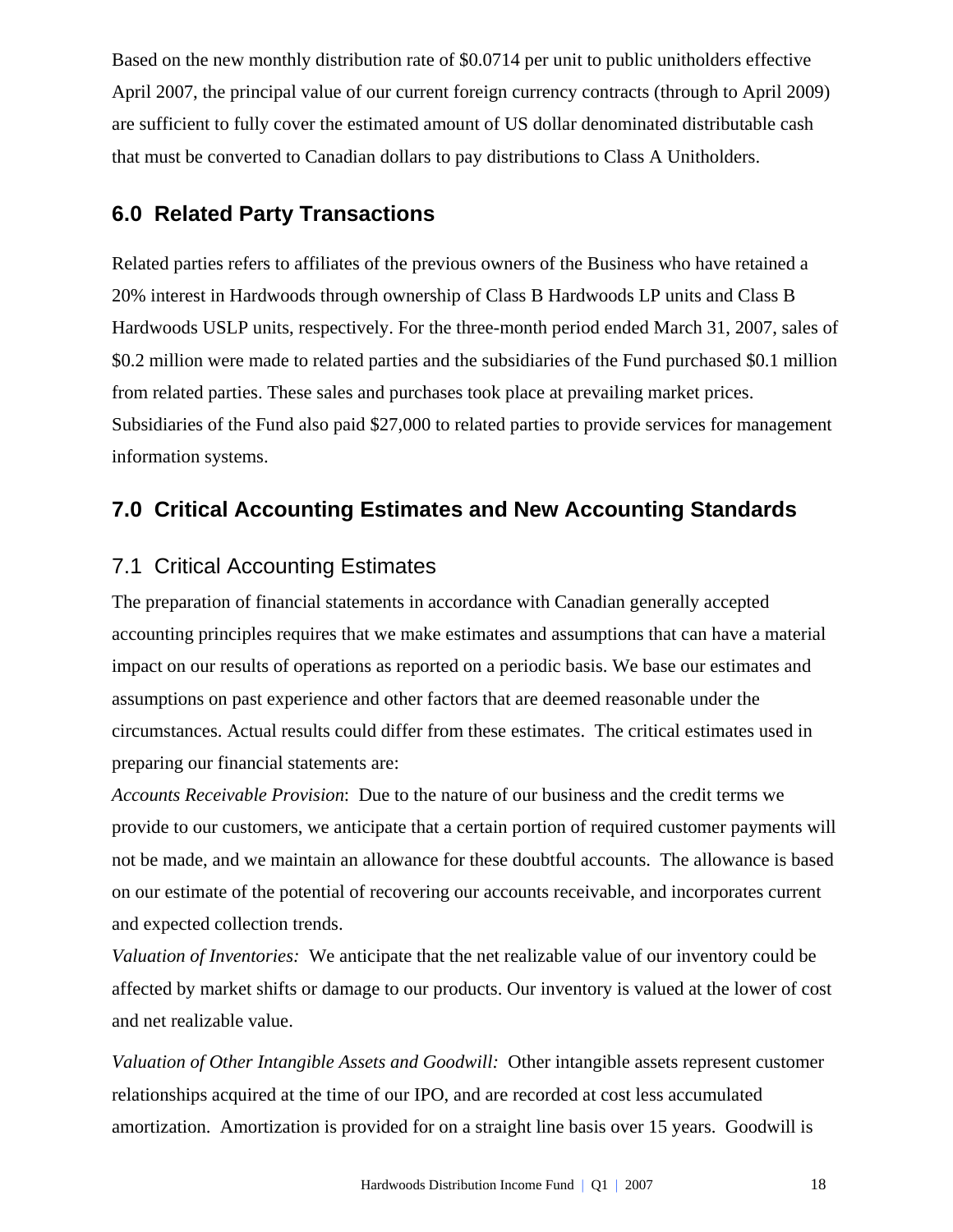recorded at cost and is not amortized. Management reviews the carrying value of goodwill and of other intangible assets annually, or more frequently if events or changes in circumstances indicate that an asset may be impaired. An excess of carrying value over fair value is charged to income in the period in which the impairment is determined.

All significant accounting policies have been included in note 2 to the consolidated audited financial statements of the Fund for the year ended December 31, 2006.

## 7.2 New Accounting Standards

Effective January 1, 2007, we adopted five new Canadian Institute of Chartered Accountants ("CICA") accounting standards: (a) Handbook section 1530, Comprehensive Income, (b) Handbook Section 3855, Financial Instruments – Recognition and Measurement, (c) Handbook Section 3861 Financial Instruments – Disclosure and Presentation, (d) Handbook section 3865, Hedges, and (e) Handbook Section 1506, Accounting Changes. Consistent with the requirements of the new accounting standards, we have not restated any prior period amounts as a result of adopting the accounting changes, other than to classify unrealized foreign currency translation gain or losses on net investments in self-sustaining foreign operations in accumulated other comprehensive loss within Unitholders Equity. As required under the transition rules opening deficit has been adjusted to reflect the cumulative impact of adopting the changes in accounting policies. The main requirements of these new standards and the resulting financial statement impact are described in detail in note 3 to the Interim Financial Statements.

CICA Section 1530 introduces the term Comprehensive Income, which consist of net earnings and other comprehensive income ("OCI"). OCI represents changes in Unitholders' equity during the period arising from transactions and other events with non-owner sources and in the case of the Fund includes unrealized foreign currency translation gains or losses arising from selfsustaining foreign operations. As a result of adopting this standard, a new Statement of Comprehensive Income now forms part of the Fund's consolidated financial statements which includes the current period net earnings and OCI. Cumulative changes in OCI are included in Accumulated Other Comprehensive Income, which is presented as a new category of Unitholders' Equity in the balance sheet.

On adoption of these new accounting standards, adjustments were also made to the fair value of the Fund's long-term employee housing loan receivables. These housing loans do not bear a market rate of interest and as such their fair value was determined to be approximately \$365,000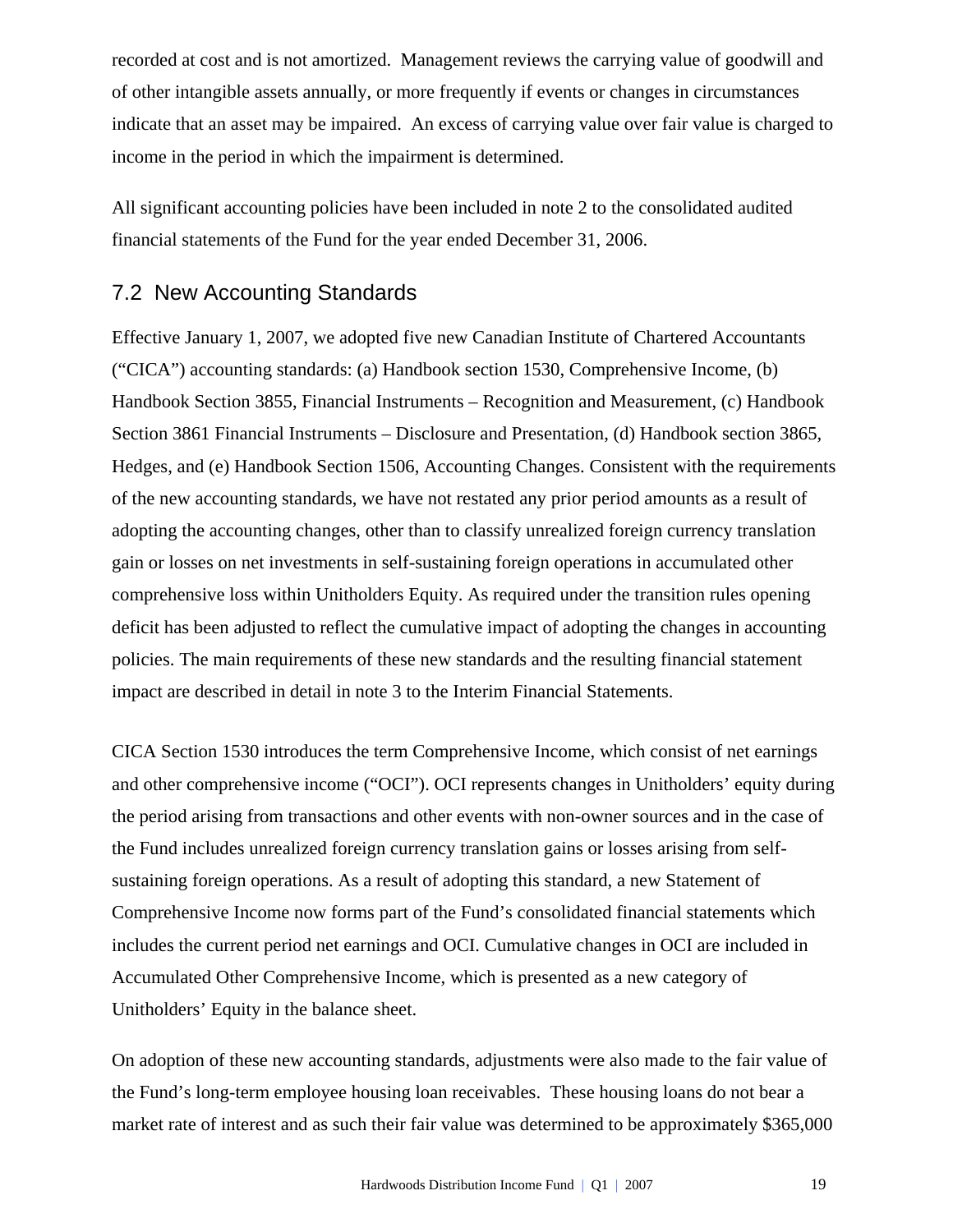lower than the carrying amount upon adoption at January 1, 2007. The impact of these adjustments, including its impact on non-controlling interest, future income taxes, and deficit are disclosed in the following table (figures in thousands of Canadian dollars):

|                                                                                                 |               |                         | Reclassification    |                |               |
|-------------------------------------------------------------------------------------------------|---------------|-------------------------|---------------------|----------------|---------------|
|                                                                                                 | As at         |                         | to accumulated      | Adjustment     | As at         |
|                                                                                                 | December 31.  |                         | other               | on adoption of | January 1,    |
|                                                                                                 |               | 2006 comprehensive loss |                     | new standards  | 2007          |
| Long-term receivables                                                                           | \$<br>3,236   | \$                      |                     | \$<br>(365)    | \$<br>2,871   |
| Non-controlling interests                                                                       | 33,859        |                         |                     | (71)           | (33,788)      |
| Future income taxes                                                                             | 2,653         |                         |                     | (99)           | 2,554         |
| Unitholders Equity<br>Cumulative translation adjustment<br>Accumulated other comprehensive loss | (11, 171)     |                         | 11,171<br>(11, 171) | (9)            | (11, 180)     |
| Deficit                                                                                         | \$<br>(8,973) | \$                      |                     | \$<br>(186)    | \$<br>(9,159) |

## **8.0 Risks and Uncertainties**

We are exposed to a number of risks and uncertainties in the normal course of business that could have a negative effect on our financial condition or results of operations. We identified significant risks that we were aware of in our Annual Information Report dated March 20, 2007, which is available to readers at www.sedar.com. This section 8.0 provides an update to the risk assessment described in our Annual Information Form.

*Demand and Credit Risk:* Economic measures released in the first quarter of 2007 continued to indicate a slowdown is underway in the US and Canadian housing sectors. We are diversified geographically, by customer and by the wide range of commercial and residential applications for hardwoods. However, significant erosion in levels of activity in any of these areas, including levels of commercial and new home construction or renovation, could have a negative impact on demand for the hardwood products we sell, and could increase the risk of incurring significant levels of bad debt expense should some of our customers prove unable to stay in business during a period of reduced hardwood demand. In an effort to mitigate this risk, where possible we are proactively negotiating repayment plans and enhanced security on customer accounts deemed to be most at risk from a credit perspective.

*Trade Risk:* As described in section 2.0 of this report, the development and introduction of import products into our sales mix continues to be a key strategic focus. We believe that import products present one of the most attractive opportunities for Hardwoods to grow sales, and to do so at attractive gross profit margins. In the year ended December 31, 2006, our import business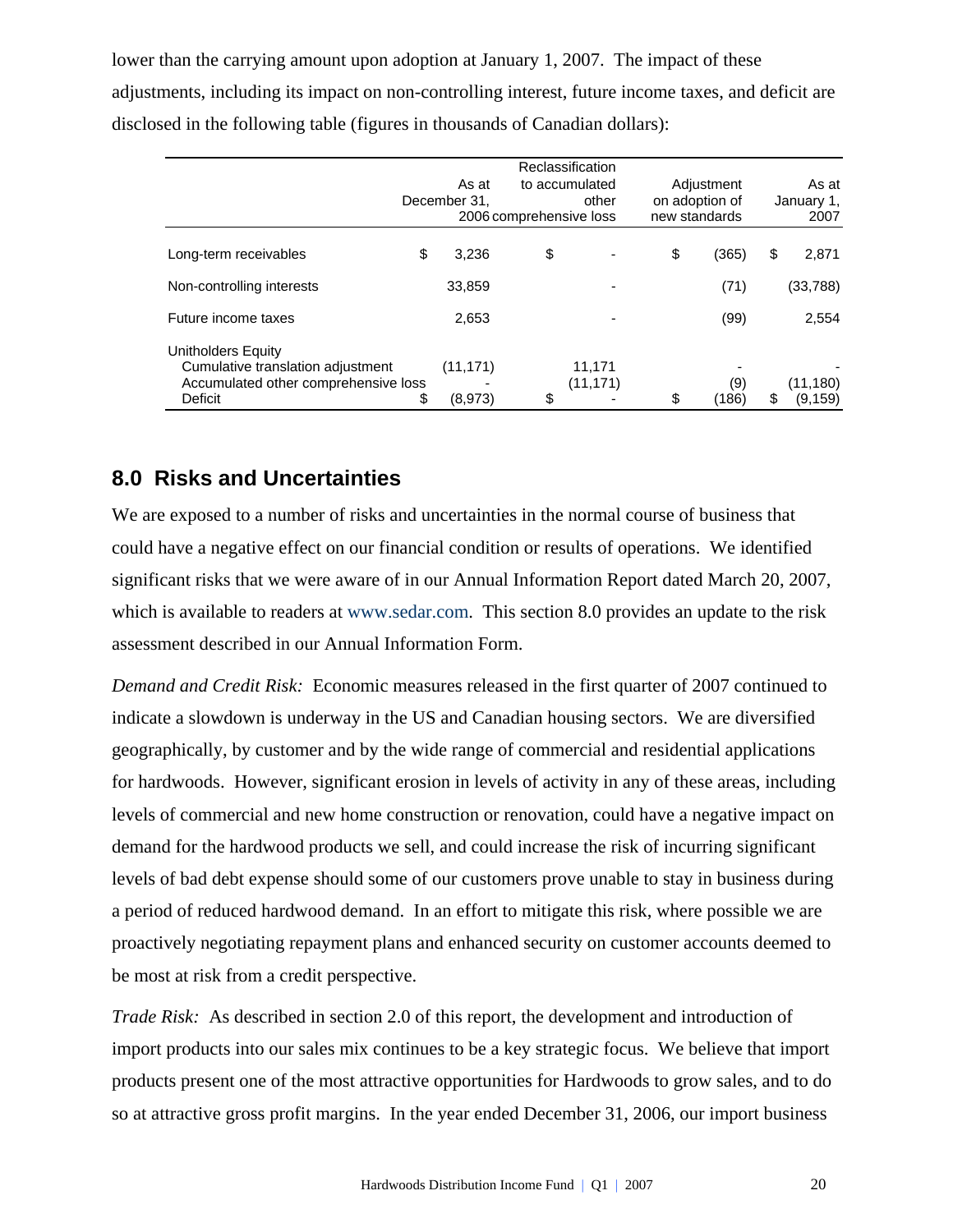comprised \$30 million of our annual sales, with substantially all of this product originating from China. Two events occurred in the first quarter that could raise the potential of the United States imposing future restrictions on trade with China and therefore represents a risk to our growing import business.

(1) On February 28, 2007 the US Senate Committee on Finance requested that the US International Trade Commission initiate an investigation into the competitive conditions affecting the US hardwood plywood industry. The US International Trade Commission is obliged under the Tariff Act of 1930 to deliver a report within 15 months of being requested to do so. The investigation will seek to analyze, amongst other things, the competitive position of US producers against foreign suppliers (including China) as it relates to illegal logging, labour practices, environmental policies, and government programs. There is a risk that the findings of this report, together with subsequent actions in the US Congress, could lead to trade outcomes that negatively impact upon our existing import business and undermine our efforts to expand and grow our sales by developing additional import products from China.

(2) Effective in the first quarter of 2007 the US Department of Commerce ("DOC") has reversed its long-standing policy of not applying duties to subsidized goods from non-market economies. The DOC's historical position had been that it is too difficult to determine subsidy levels in a non-market economy, which China is considered to be under US trade laws. The US Commerce Secretary has indicated that countervailing duties may now be used as a trade remedy tool against China should a US domestic supplier file a complaint with the DOC. The first instance of such a complaint against China related to the fine paper industry and was filed in 2006. The DOC subsequently imposed preliminary duties on fine paper products imported from China in the first quarter of 2007. There is a risk that a similar complaint could be filed relating to hardwood plywood products from China resulting in the introduction of countervailing duties. This could negatively impact upon our growing import business from China.

The probability of future trade barriers being imposed on our import products from China, and the resulting impact on the Fund, cannot be determined at this time. However in an effort to mitigate the potential trade risks identified above, we are now investigating the development of supply sources for quality import products in other countries to complement those we already import from China. We are also focused on including more specialty and value-added products in our imports from China, as we believe these products may be treated more favorably should trade restrictions emerge.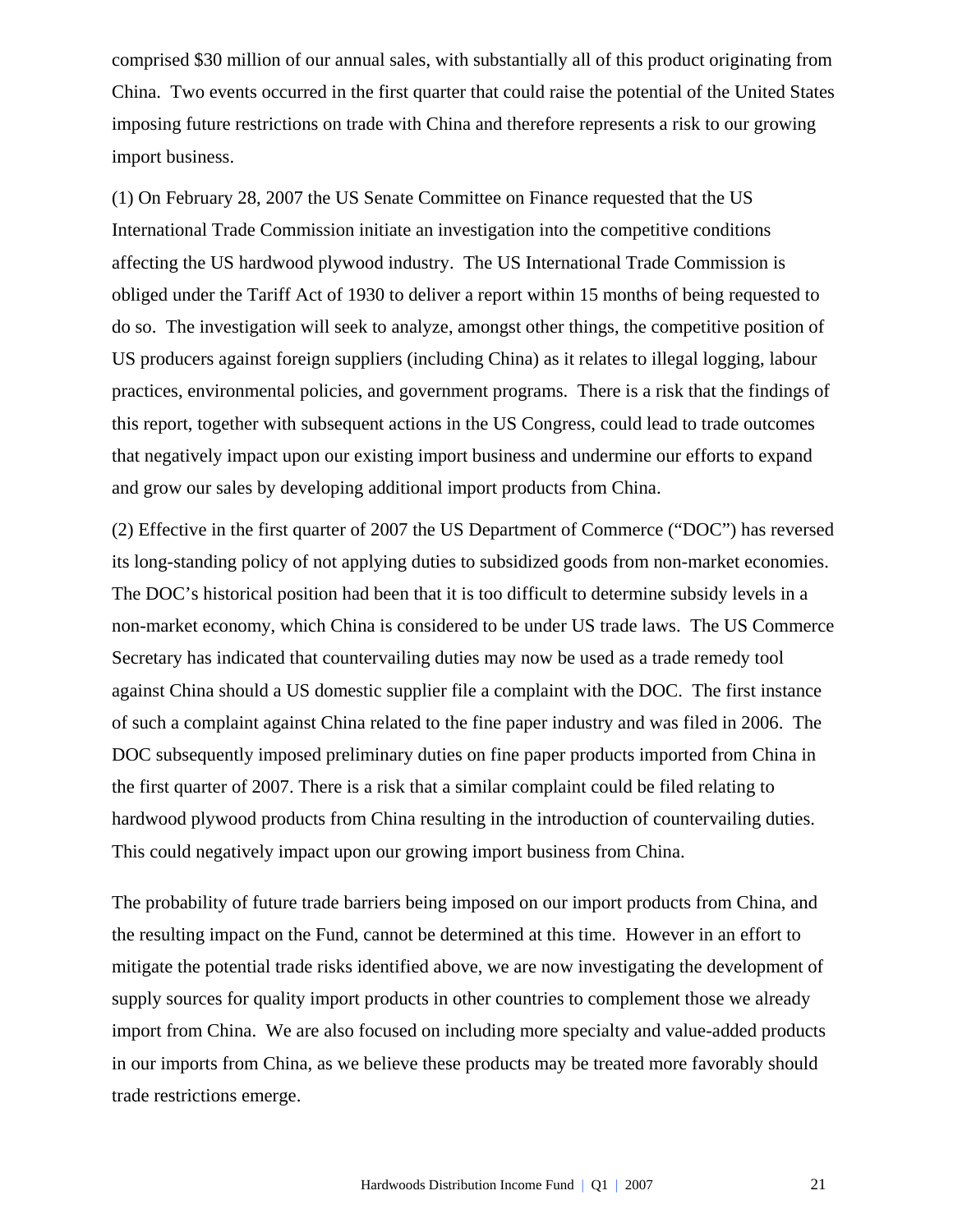## **9.0 Internal Control Over Financial Reporting**

During the three-months ended March 31, 2007, no changes were made in our internal control over financial reporting that have materially affected, or are reasonably likely to materially affect, our internal control over financial reporting.

| (in thousands of dollars)                            |     | For the three<br>months ended<br>March 31.<br>2007 |              | For the three<br>months ended<br>December 31.<br>2006 |    | For the three<br>months ended<br>September 30,<br>2006 |      | For the three<br>months ended<br><b>June 30.</b><br>2006 |    | For the three<br>months ended<br>March 31.<br>2006 |     | For the three<br>months ended<br>December 31.<br>2005 |               | For the three<br>months ended<br>September 30,<br>2005 |               | For the three<br>months ended<br><b>June 30,</b><br>2005 |
|------------------------------------------------------|-----|----------------------------------------------------|--------------|-------------------------------------------------------|----|--------------------------------------------------------|------|----------------------------------------------------------|----|----------------------------------------------------|-----|-------------------------------------------------------|---------------|--------------------------------------------------------|---------------|----------------------------------------------------------|
| Total sales                                          | \$  | 91,720 \$                                          |              | 83,120                                                | -S | 90,974 \$                                              |      | 95,054                                                   | S  | 93,380                                             | -S  | 84,130                                                | <sup>\$</sup> | 94,766 \$                                              |               | 91,852                                                   |
| Net earnings                                         | \$  | 2,503                                              | - \$         | $(4,826)$ \$                                          |    | $2,656$ \$                                             |      | 3,939                                                    | S  | 1,868                                              | S   | $2,370$ \$                                            |               | 4,597                                                  | \$            | 3,442                                                    |
| Basic and fully diluted earnings<br>per Class A Unit | \$  | $0.174$ \$                                         |              | $(0.335)$ \$                                          |    | 0.184                                                  | -S   | 0.273                                                    | -S | 0.130                                              | £.  | 0.164                                                 | £.            | 0.319                                                  | <sup>\$</sup> | 0.239                                                    |
| <b>EBITDA</b>                                        | \$  | 5,387 \$                                           |              | 4,088                                                 | \$ | $6,727$ \$                                             |      | 6,427                                                    | -S | 4,579                                              | S   | $4,706$ \$                                            |               | 6,679                                                  | -S            | 6,691                                                    |
| Distributable cash                                   | \$  | 3,997                                              | $\mathbb{S}$ | 3,714                                                 | \$ | 4,921                                                  | - \$ | 4,716                                                    | -S | 3,397                                              | \$. | 3,324                                                 | -S            | 5,193                                                  | <sup>\$</sup> | 5,473                                                    |
| Total distributions to Class A<br>and Class B Units  | \$. | 2,940                                              | - \$         | 2.940                                                 | \$ | 2,940                                                  | - \$ | 3,693                                                    | -S | 3,693                                              | \$. | 3,825                                                 | <sup>\$</sup> | 4,971                                                  | \$            | 4,910                                                    |
| Payout ratio                                         |     | 74%                                                |              | 79%                                                   |    | 60%                                                    |      | 78%                                                      |    | 109%                                               |     | 115%                                                  |               | 96%                                                    |               | 90%                                                      |

## **10.0 Quarterly Financial Information**

The table above provides selected quarterly financial information for the eight most recently completed fiscal quarters of the Fund. This information is unaudited, but reflects all adjustments of a normal, recurring nature which are, in our opinion, necessary to present a fair statement of the results of operations for the periods presented. Quarter-to-quarter comparisons of our financial results are not necessarily meaningful and should not be relied upon as indication of future performance. Historically, the first quarter and fourth quarter have been seasonally slower periods for our business. In addition, net earnings reported in each quarter may be impacted by changes to the foreign exchange rate of the Canadian and US dollar, write-downs in the carrying value of goodwill and other intangible assets (which occurred in the three months ended December 31, 2006), and gains or losses on foreign currency contracts which are described under Financial Instruments in section 5.0 of this report.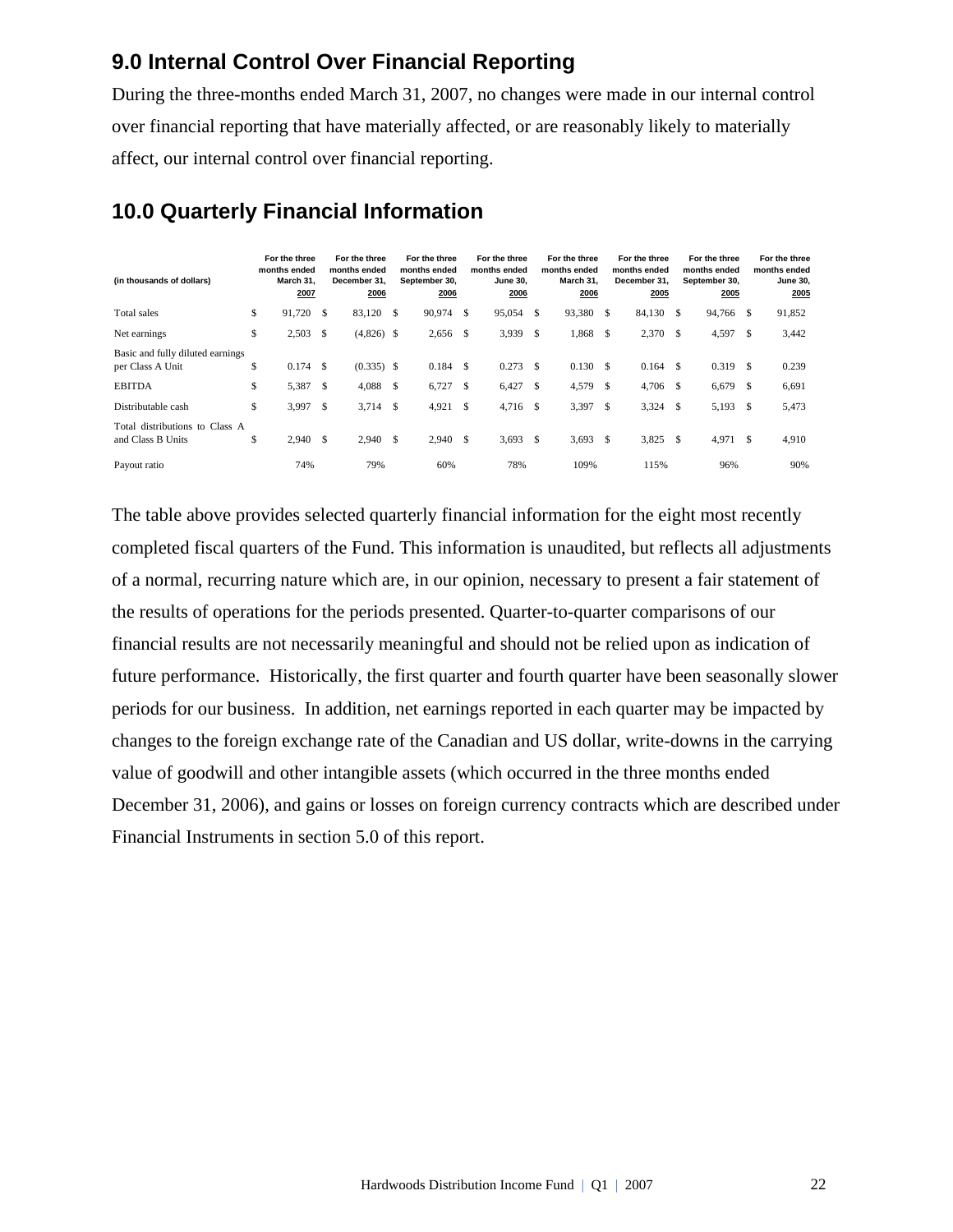Consolidated Balance Sheets

(Expressed in thousands of Canadian dollars)

|                                                                                                  | March 31,     | December 31, |               |  |
|--------------------------------------------------------------------------------------------------|---------------|--------------|---------------|--|
|                                                                                                  | 2007          |              | 2006          |  |
|                                                                                                  | (unaudited)   |              |               |  |
| Assets                                                                                           |               |              |               |  |
| Current assets:                                                                                  |               |              |               |  |
| Cash and cash equivalents                                                                        | \$<br>2,170   | \$           | 594           |  |
| Accounts receivable<br>Income tax recoverable                                                    | 47,761<br>103 |              | 43,767<br>596 |  |
| Inventory                                                                                        | 42,855        |              | 44,584        |  |
| Prepaid expenses                                                                                 | 1,012         |              | 1,098         |  |
| Foreign currency contracts (note 4)                                                              | 1,210         |              | 1,129         |  |
|                                                                                                  | 95,111        |              | 91,768        |  |
| Long-term receivables                                                                            | 2,687         |              | 3,236         |  |
| Property, plant and equipment                                                                    | 3,149         |              | 3,219         |  |
| Deferred financing costs                                                                         | 29            |              | 32            |  |
| Foreign currency contracts (note 4)                                                              | 102           |              | 385           |  |
| Other intangible assets                                                                          | 10,592        |              | 10,878        |  |
| Goodwill                                                                                         | 88,382        |              | 88,886        |  |
|                                                                                                  | \$<br>200,052 | \$           | 198,404       |  |
| Liabilities and Unitholders' Equity<br><b>Current liabilities:</b><br>Bank indebtedness (note 5) | \$<br>42,409  | \$           | 39,152        |  |
| Accounts payable and accrued liabilities<br>Distribution payable to Unitholders                  | 6,649<br>980  |              | 7,590<br>980  |  |
|                                                                                                  | 50,038        |              | 47,722        |  |
| Foreign currency contracts (note 4)                                                              | 107           |              | 141           |  |
| Deferred gain on sale - leaseback of land and building                                           | 691           |              | 719           |  |
| Non-controlling interests (note 6)                                                               | 34,354        |              | 33,859        |  |
| Future income taxes                                                                              | 2,830         |              | 2,653         |  |
| Unitholders' equity:<br><b>Fund Units</b>                                                        | 133,454       |              | 133,454       |  |
| Deficit                                                                                          | (9,596)       |              | (8,973)       |  |
| Accumulated other comprehensive loss                                                             | (11, 826)     |              | (11, 171)     |  |
|                                                                                                  | 112,032       |              | 113,310       |  |
| Contingencies (note 12)                                                                          |               |              |               |  |
|                                                                                                  | \$<br>200,052 | \$           | 198,404       |  |
| See accompanying notes to consolidated financial statements.                                     |               |              |               |  |
| Approved on behalf of the Trustees:                                                              |               |              |               |  |
|                                                                                                  |               |              |               |  |

**(Signed) LAWRENCE I. BELL** Trustee **(Signed) TERRY M. HOLLAND** Trustee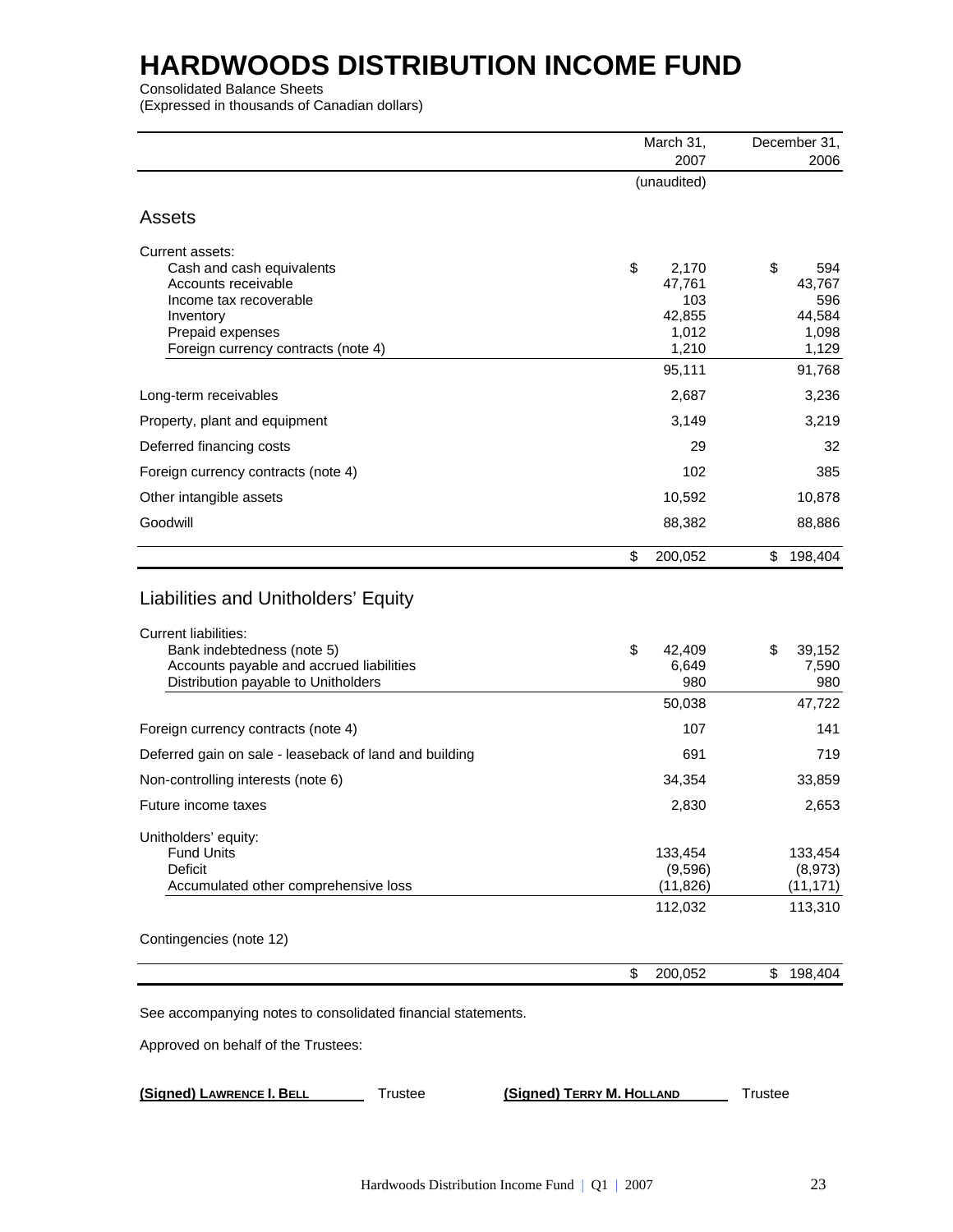Consolidated Statement of Earnings and Retained Earnings (Deficit) (Unaudited) (Expressed in thousands of Canadian dollars)

|                                                            | Three months           | Three months |                  |  |  |
|------------------------------------------------------------|------------------------|--------------|------------------|--|--|
|                                                            | ended                  |              | ended            |  |  |
|                                                            | March 31,              |              | March 31,        |  |  |
|                                                            | 2007                   |              | 2006             |  |  |
|                                                            |                        |              |                  |  |  |
| Sales<br>Cost of sales                                     | \$<br>91,720<br>74,852 | \$           | 93,380<br>76,871 |  |  |
|                                                            |                        |              |                  |  |  |
| Gross profit                                               | 16,868                 |              | 16,509           |  |  |
| Expenses:                                                  |                        |              |                  |  |  |
| Selling and administrative                                 | 11,750                 |              | 12,219           |  |  |
| Amortization:                                              |                        |              |                  |  |  |
| Plant and equipment                                        | 288                    |              | 301              |  |  |
| Deferred financing costs                                   | 3                      |              | 15               |  |  |
| Other intangible assets                                    | 223                    |              | 227              |  |  |
| Deferred gain on sale - leaseback of land and building     | (22)                   |              | (21)             |  |  |
| Interest                                                   | 709                    |              | 704              |  |  |
| Foreign currency contracts                                 | (100)                  |              | 165              |  |  |
|                                                            | 12,851                 |              | 13,610           |  |  |
|                                                            |                        |              |                  |  |  |
| Earnings before non-controlling interests and income taxes | 4,017                  |              | 2,899            |  |  |
| Non-controlling interests (note 6)                         | 803                    |              | 580              |  |  |
|                                                            |                        |              |                  |  |  |
| Earnings before income taxes                               | 3,214                  |              | 2,319            |  |  |
| Income taxes:                                              |                        |              |                  |  |  |
| Current                                                    | 405                    |              | 218              |  |  |
| Future                                                     | 306                    |              | 233              |  |  |
|                                                            | 711                    |              | 451              |  |  |
|                                                            |                        |              |                  |  |  |
| Net earnings for the period                                | 2,503                  |              | 1,868            |  |  |
| Retained earnings (deficit), beginning of period (note 3)  | (9, 159)               |              | 1,886            |  |  |
| Distributions declared to Unitholders                      | (2,940)                |              | (3,693)          |  |  |
| Retained earnings (deficit), end of period                 | \$<br>(9,596)          | \$           | 61               |  |  |
|                                                            |                        |              |                  |  |  |
| Basic and diluted earnings per Unit                        | \$<br>0.17             | \$           | 0.13             |  |  |
| Weighted average number of Units outstanding               | 14,410,000             |              | 14,410,000       |  |  |

See accompanying notes to consolidated financial statements.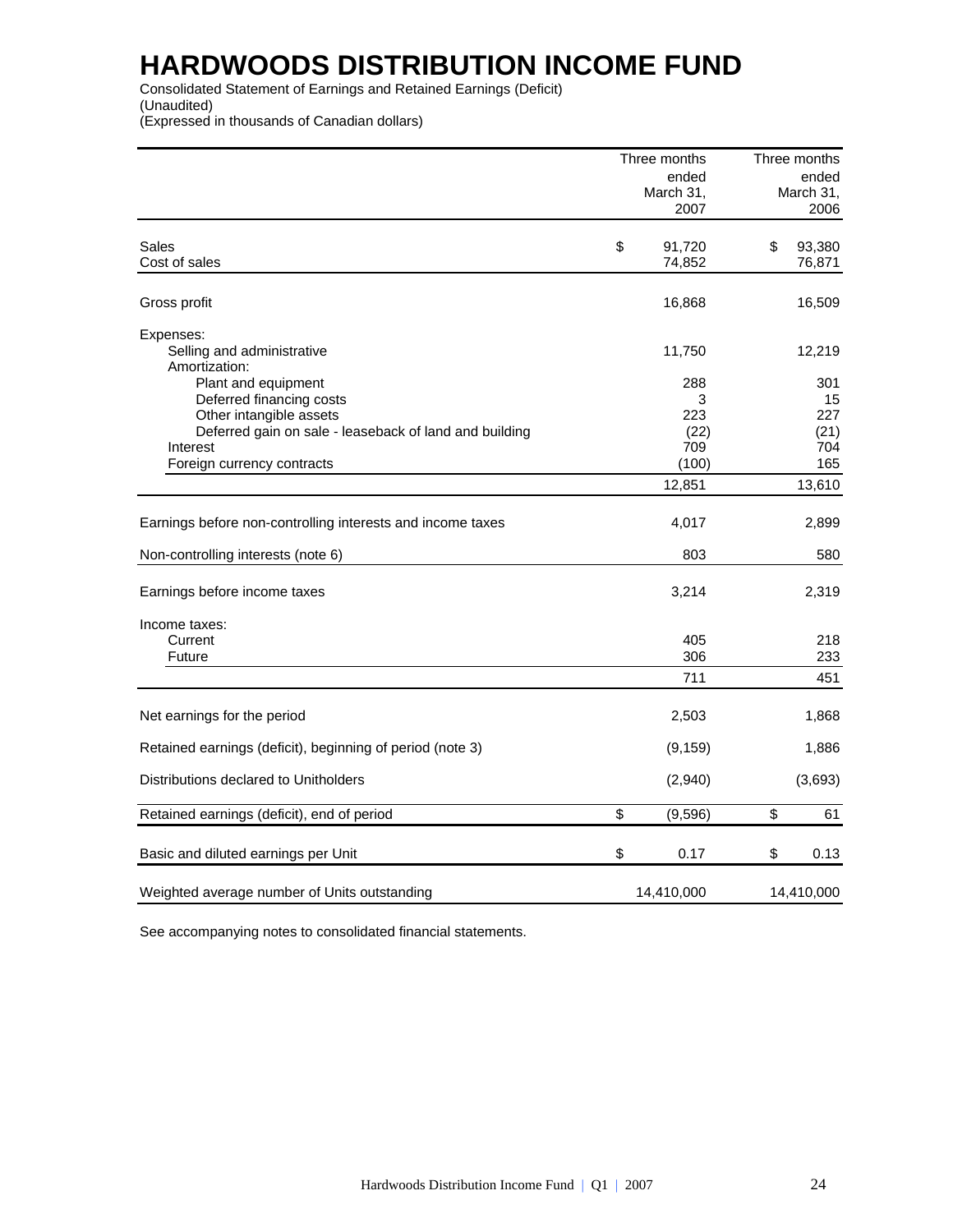Consolidated Statement of Comprehensive Income (Unaudited) (Expressed in thousands of Canadian dollars)

|                                                                                                                  | Three months<br>ended<br>March 31,<br>2007 | Three months<br>ended<br>March 31,<br>2006 |
|------------------------------------------------------------------------------------------------------------------|--------------------------------------------|--------------------------------------------|
| Net earnings for the period                                                                                      | \$<br>2,503                                | \$<br>1,868                                |
| Other comprehensive income:<br>Unrealized gains (losses) on translation of<br>self-sustaining foreign operations | (646)                                      | 306                                        |
| Other comprehensive income (loss)                                                                                | (646)                                      | 306                                        |
| Comprehensive income                                                                                             | \$<br>1,857                                | \$<br>2,174                                |

#### Consolidated Statement of Accumulated Other Comprehensive Loss (Unaudited) (Expressed in thousands of Canadian dollars)

|                                                                    | Three months<br>ended<br>March 31,<br>2007 | Three months<br>ended<br>March 31,<br>2006 |
|--------------------------------------------------------------------|--------------------------------------------|--------------------------------------------|
| Accumulated other comprehensive loss, beginning of period (note 3) | \$<br>(11, 180)                            | (11, 042)<br>S.                            |
| Other comprehensive income (loss)                                  | (646)                                      | 306                                        |
| Accumulated other comprehensive loss, end of period                | \$<br>(11,826)                             | (10, 736)<br>S                             |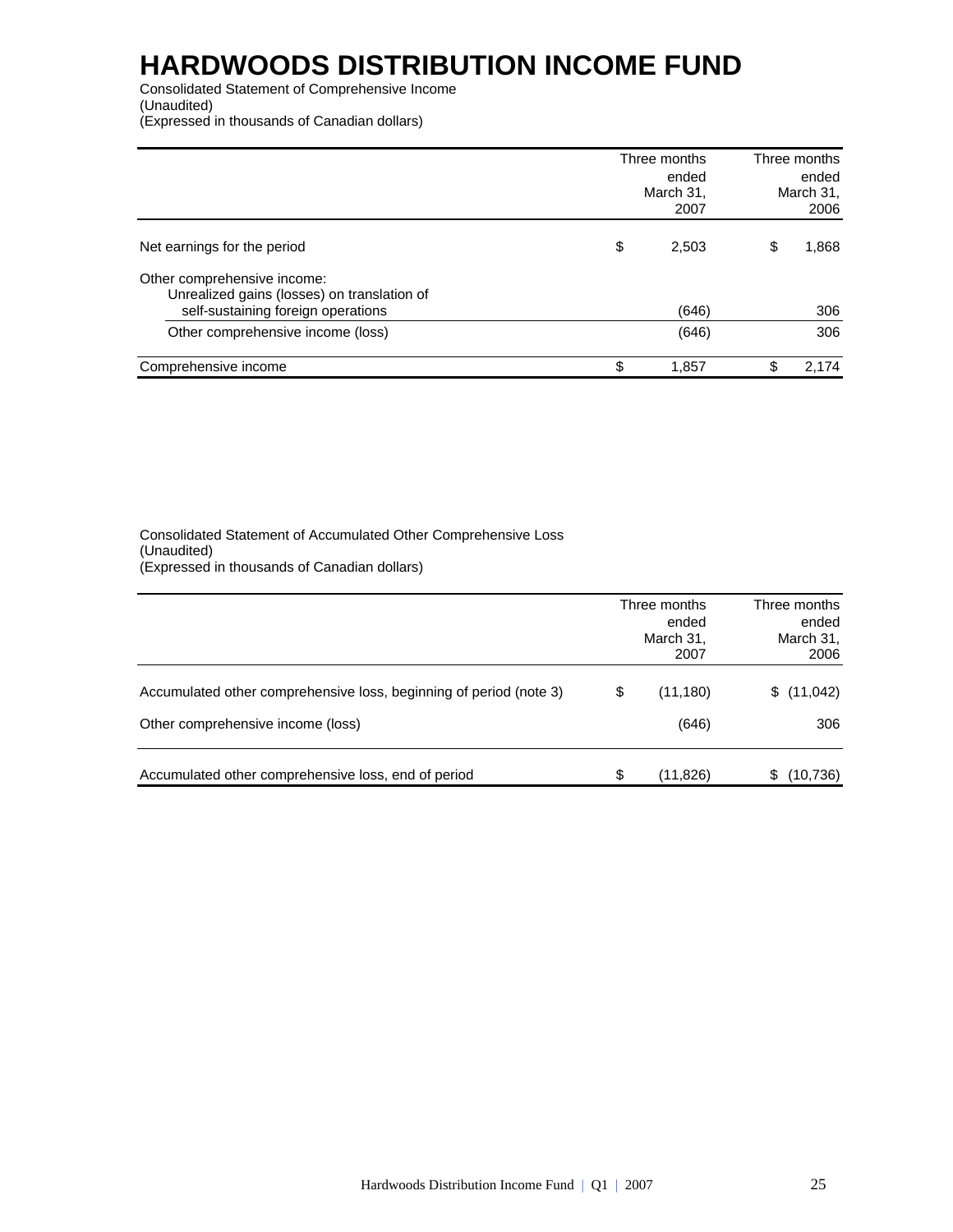Consolidated Statements of Cash Flows (Unaudited) (Expressed in thousands of Canadian dollars)

|                                                                    | Three months | Three months |           |
|--------------------------------------------------------------------|--------------|--------------|-----------|
|                                                                    | ended        |              | ended     |
|                                                                    | March 31,    |              | March 31, |
|                                                                    | 2007         |              | 2006      |
|                                                                    |              |              |           |
| Cash flows provided by (used in) operating activities:             |              |              |           |
| \$<br>Net earnings for the period                                  | 2,503        | \$           | 1,868     |
| Items not involving cash:                                          |              |              |           |
| Amortization                                                       | 492          |              | 522       |
| Gain on sale of property, plant and equipment                      | (10)         |              | (5)       |
| Mark-to-market adjustment on unrealized foreign currency contracts | 169          |              | 454       |
| Non-controlling interests                                          | 803          |              | 580       |
| Future income taxes                                                | 276          |              | 231       |
|                                                                    | 4,233        |              | 3,650     |
| Change in non-cash operating working capital (note 7)              | (3, 359)     |              | (5,799)   |
| Net cash provided by (used in) operating activities                | 874          |              | (2, 149)  |
| Cash flows provided by (used in) investing activities:             |              |              |           |
| Additions to property, plant and equipment                         | (236)        |              | (253)     |
| Proceeds on disposal of property, plant and equipment              | 11           |              | 6         |
| Decrease in long-term receivables, net                             | 325          |              | 1,181     |
| Net cash provided by investing activities                          | 100          |              | 934       |
| Cash flows provided by (used in) financing activities:             |              |              |           |
| Increase in bank indebtedness                                      | 3,542        |              | 2,960     |
| Distributions paid to Unitholders                                  | (2,940)      |              | (3,693)   |
| Net cash provided by (used in) financing activities                | 602          |              | (733)     |
| Increase (decrease) in cash                                        | 1,576        |              | (1,948)   |
| Cash, beginning of period                                          | 594          |              | 2,203     |
| \$<br>Cash, end of period                                          | 2,170        | \$           | 255       |
|                                                                    |              |              |           |
| Supplementary information (cash amounts):                          |              |              |           |
| \$<br>Interest paid                                                | 709          | \$           | 704       |
| Income taxes paid                                                  | 6            |              | 45        |

See accompanying notes to consolidated financial statements.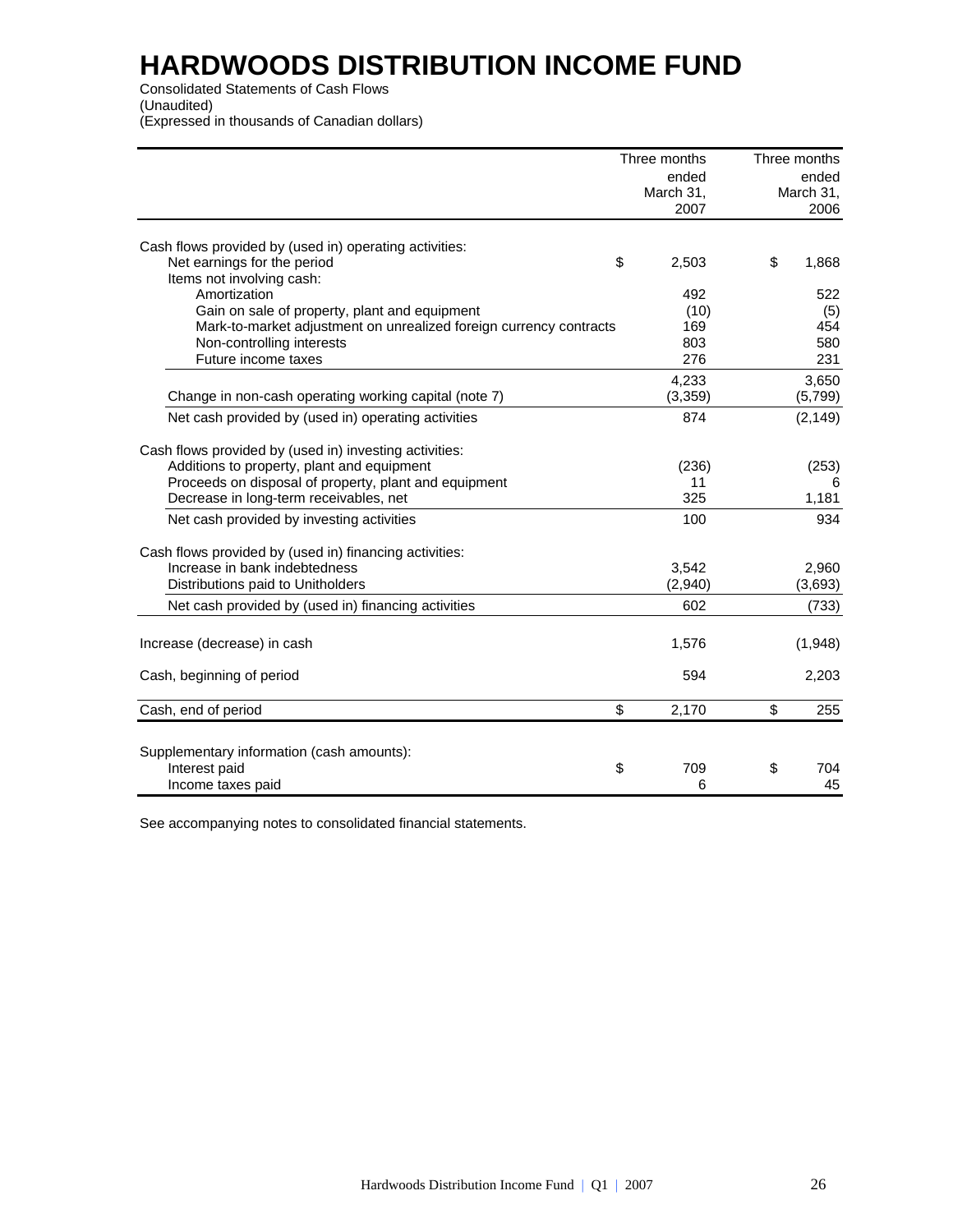Notes to Consolidated Financial Statements (Unaudited) (Tabular amounts expressed in thousands of Canadian dollars)

For the periods ended March 31, 2007 and 2006

#### **1. Nature of operations:**

Hardwoods Distribution Income Fund (the "Fund") is an unincorporated, open ended, limited purpose trust established under the laws of the Province of British Columbia on January 30, 2004 by a Declaration of Trust. The Fund commenced operations on March 23, 2004 when it completed an initial public offering of Units and acquired an 80% interest in a hardwood lumber and sheet goods distribution business in North America (the "Business") from affiliates of Sauder Industries Limited ("SIL"). The Fund holds, indirectly, 80% of the outstanding limited partnership units of Hardwoods Specialty Products LP ("Hardwoods LP") and Hardwoods Specialty Products US LP ("Hardwoods USLP"), limited partnerships established under the laws of the Province of Manitoba and the state of Delaware, respectively.

#### **2. Basis of presentation:**

The Fund prepares its consolidated interim financial statements in accordance with Canadian generally accepted accounting principles on a basis consistent with those used and described in the annual consolidated financial statements for the year ended December 31, 2006 except as discussed in note 3. The disclosures contained in these consolidated interim financial statements do not include all the requirements of Canadian generally accepted accounting principles for annual financial statements, and accordingly, these consolidated interim financial statements should be read in conjunction with the annual consolidated financial statements for the period ended December 31, 2006. Certain comparative figures have been restated to conform to the current period's financial statement presentation.

#### **3. Adoption of changes in accounting polices:**

Effective January 1, 2007, the Fund adopted five new Canadian Institute of Chartered Accountants ("CICA") accounting standards: (a) Handbook Section 1530, *Comprehensive Income*; (b) Handbook Section 3855, *Financial Instruments – Recognition and Measurement*; (c) Handbook Section *3861 Financial Instruments – Disclosure and Presentation*; (d) Handbook Section 3865, *Hedges*; and (e) Handbook Section 1506, *Accounting Changes*. The main requirements of these new standards and the resulting financial statement impact are described below.

Consistent with the requirements of the new accounting standards, the Fund has not restated any prior period amounts as a result of adopting the accounting changes, other than to classify unrealized foreign currency translation gain or losses on net investments in self-sustaining foreign operations in accumulated other comprehensive loss within Unitholders' Equity. As required under the transition rules the opening deficit has been adjusted to reflect the cumulative impact of adopting the changes in accounting policies described below.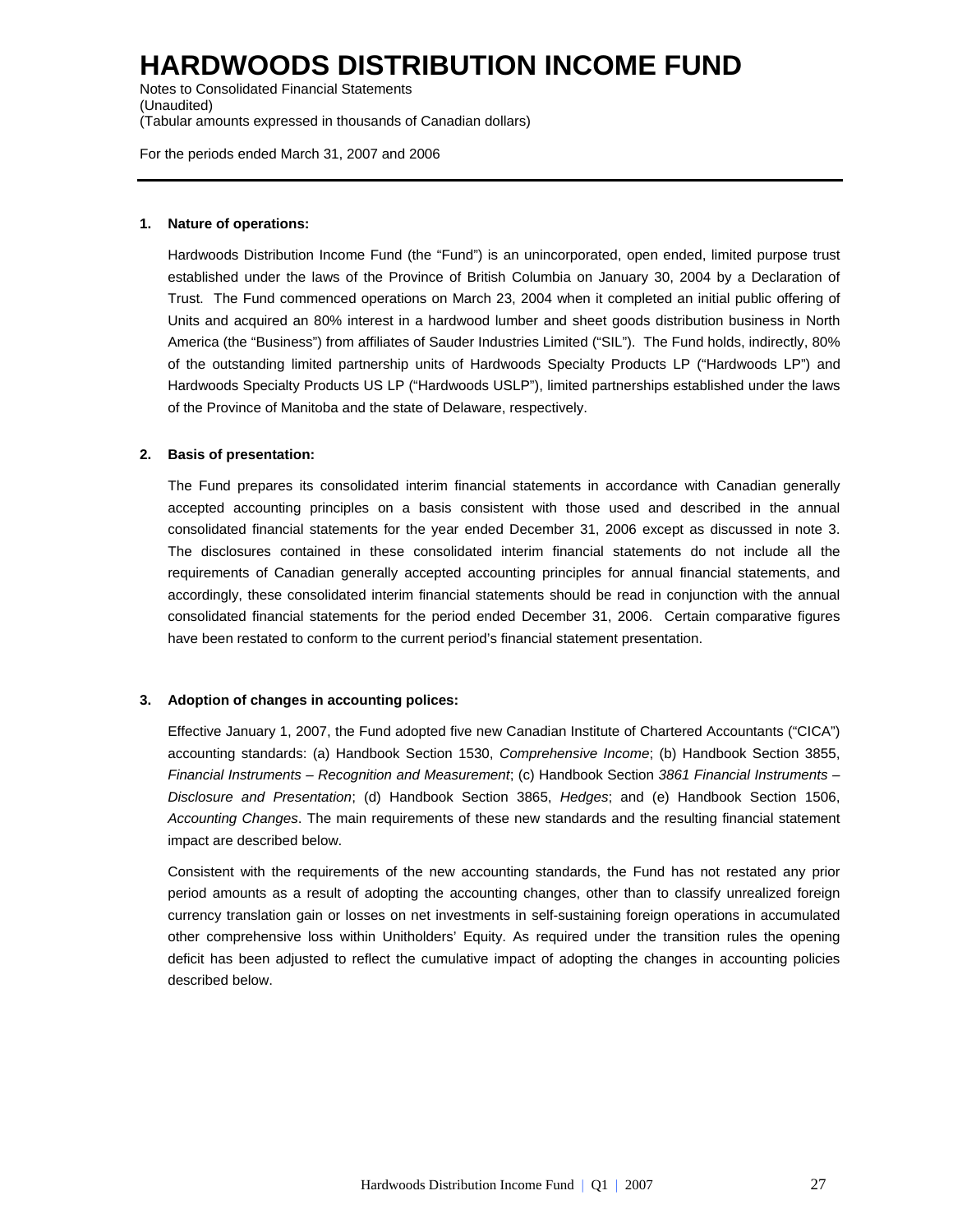Notes to Consolidated Financial Statements (Unaudited) (Tabular amounts expressed in thousands of Canadian dollars)

For the periods ended March 31, 2007 and 2006

#### **3. Adoption of changes in accounting polices (continued):**

The effect of the adoption of these standards is summarized in the following table:

|                                                                                                            | As at<br>December 31.      | 2006 comprehensive loss | Reclassification<br>to accumulated<br>other | Adjustment<br>on adoption of<br>new standards |    | As at<br>January 1,<br>2007 |
|------------------------------------------------------------------------------------------------------------|----------------------------|-------------------------|---------------------------------------------|-----------------------------------------------|----|-----------------------------|
| Long-term receivables                                                                                      | \$<br>3,236                | \$                      |                                             | \$<br>(365)                                   | \$ | 2,871                       |
| Non-controlling interests                                                                                  | 33,859                     |                         |                                             | (71)                                          |    | (33, 788)                   |
| Future income taxes                                                                                        | 2,653                      |                         |                                             | (99)                                          |    | 2,554                       |
| Unitholders Equity<br>Cumulative translation adjustment<br>Accumulated other comprehensive loss<br>Deficit | \$<br>(11, 171)<br>(8,973) | \$                      | 11,171<br>(11, 171)                         | \$<br>(9)<br>(186)                            | S  | (11, 180)<br>(9,159)        |

#### **(a) Comprehensive Income** *(Section 1530)***:**

CICA Section 1530 introduces the term Comprehensive Income, which consists of net earnings and other comprehensive income ("OCI"). OCI represents changes in Unitholders' equity during the period arising from transactions and other events with non-owner sources and in the case of the Fund includes unrealized foreign currency translation gains or losses arising from self-sustaining foreign operations. As a result of adopting this standard, a new Statement of Comprehensive Income now forms part of the Fund's consolidated financial statements which includes the current period net earnings and OCI. Cumulative changes in OCI are included in Accumulated Other Comprehensive Income, which is presented as a new category of Unitholders' Equity in the balance sheet.

#### **(b) Financial Instruments – Recognition and Measurement** *(Section 3855)***:**

CICA Section 3855 sets out criteria for the recognition and measurement of financial instruments for fiscal years beginning on or after October 1, 2006. This standard requires all financial instruments within its scope, including derivatives, to be included on the balance sheet and measured either at fair value or, in certain circumstances when fair value may not be considered most relevant, at cost or amortized cost. Changes in fair value are to be recognized in either the Statements of Earnings or the Statement of Comprehensive Income.

All financial assets and liabilities are recognized when the entity becomes a party to the contract creating the item. As such, any of the Fund's outstanding financial assets and liabilities at the effective date of adoption are recognized and measured in accordance with the new requirements as if these requirements had always been in effect. Any changes to the fair values of assets and liabilities prior to January 1, 2007 are recognized by adjusting opening deficit or opening accumulated other comprehensive income.

All financial instruments are classified into one of the following five categories: held-for-trading, held to maturity, loans and receivables, available for sale financial assets, or other financial liabilities. Initial and subsequent measurement and recognition of changes in the value of financial instruments depends on their initial classification: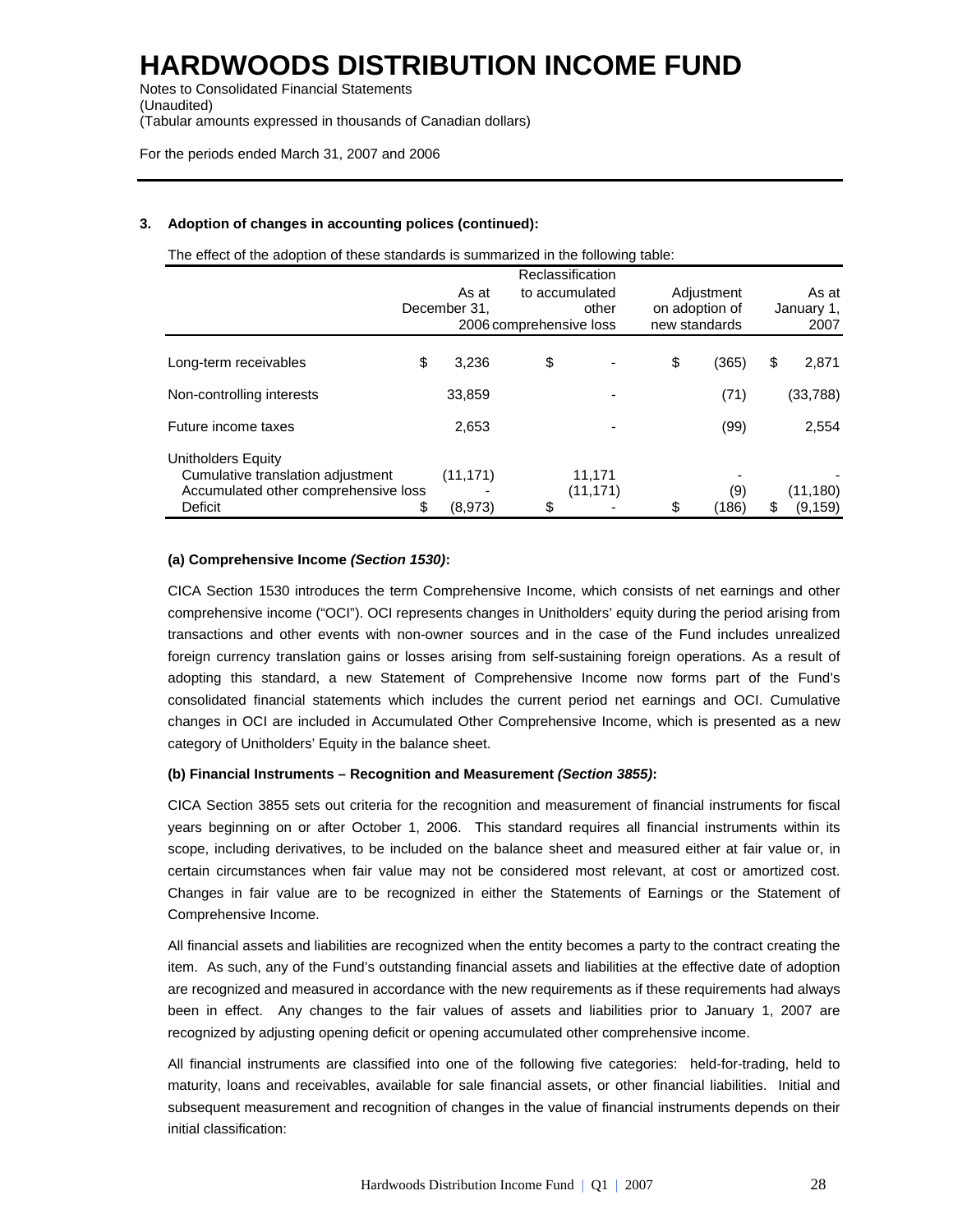Notes to Consolidated Financial Statements (Unaudited) (Tabular amounts expressed in thousands of Canadian dollars)

For the periods ended March 31, 2007 and 2006

#### **3. Adoption of changes in accounting polices (continued):**

- Held to maturity investments, loans and receivables, and other financial liabilities are initially measured at fair value and subsequently measured at amortized cost. Amortization of premiums or discounts and losses due to impairment are included in current period net earnings using the effective interest method.
- Available for sale financial assets are measured at fair value, with unrealized gains and losses recorded in other comprehensive income until the asset is realized, at which time they will be recorded in net earnings.
- Held for trading financial instruments are measured at fair value. All gains and losses resulting from changes in their fair value are included in net earnings in the period in which they arise.
- All derivative financial instruments are classified as held for trading financial instruments and are measured at fair value, even when they are part of a hedging relationship. All gains and losses resulting from changes in their fair value are included in net earnings in the period in which they arise.

Upon adoption of these new standards, the Fund has classified its financial instruments as follows:

- Accounts receivable and long term receivables are classified as loans and receivables, which are initially measured at fair value and subsequently measured at amortized cost. Housing loans provided to employees by the Fund to assist in their relocation to new operating locations were identified to be loans with a non-market rate of interest, requiring an adjustment based on the fair market value of the loans at their inception, adjusted for the accretion of the fair market value discount in the period from inception to the adoption of the new accounting standard. This change in accounting standard resulted in a decrease in the carrying value of employee housing loans receivable of \$365,000, a decrease in non-controlling interests of \$71,000 and future income taxes of \$99,000, and an increase in deficit of \$186,000 on the balance sheet at January 1, 2007.
- The Fund's foreign currency contracts are a derivative financial instrument and as such are classified as held for trading, with all gains and losses included in net earnings in the period in which they arise. This is consistent with the Fund's historic accounting treatment of the foreign currency contracts and thus there was no change in accounting on adoption.

#### **(c) Financial Instruments – Disclosure and Presentation** *(Section 3861)***:**

CICA Section 3861 sets out standards which address the presentation of financial instruments and nonfinancial derivates, and identifies the related information that should be disclosed. These standards also revise the requirements for entities to provide accounting policy disclosures, including disclosure of the criteria for designating as held-for-trading those financial assets or liabilities that are not required to be classified as held-for-trading; whether categories of normal purchases and sales of financial assets are accounted for at trade date or settlement date; the accounting policy for transaction costs on financial assets and financial liabilities classified as other than held-for-trading; and provide several new requirements for disclosure about fair value.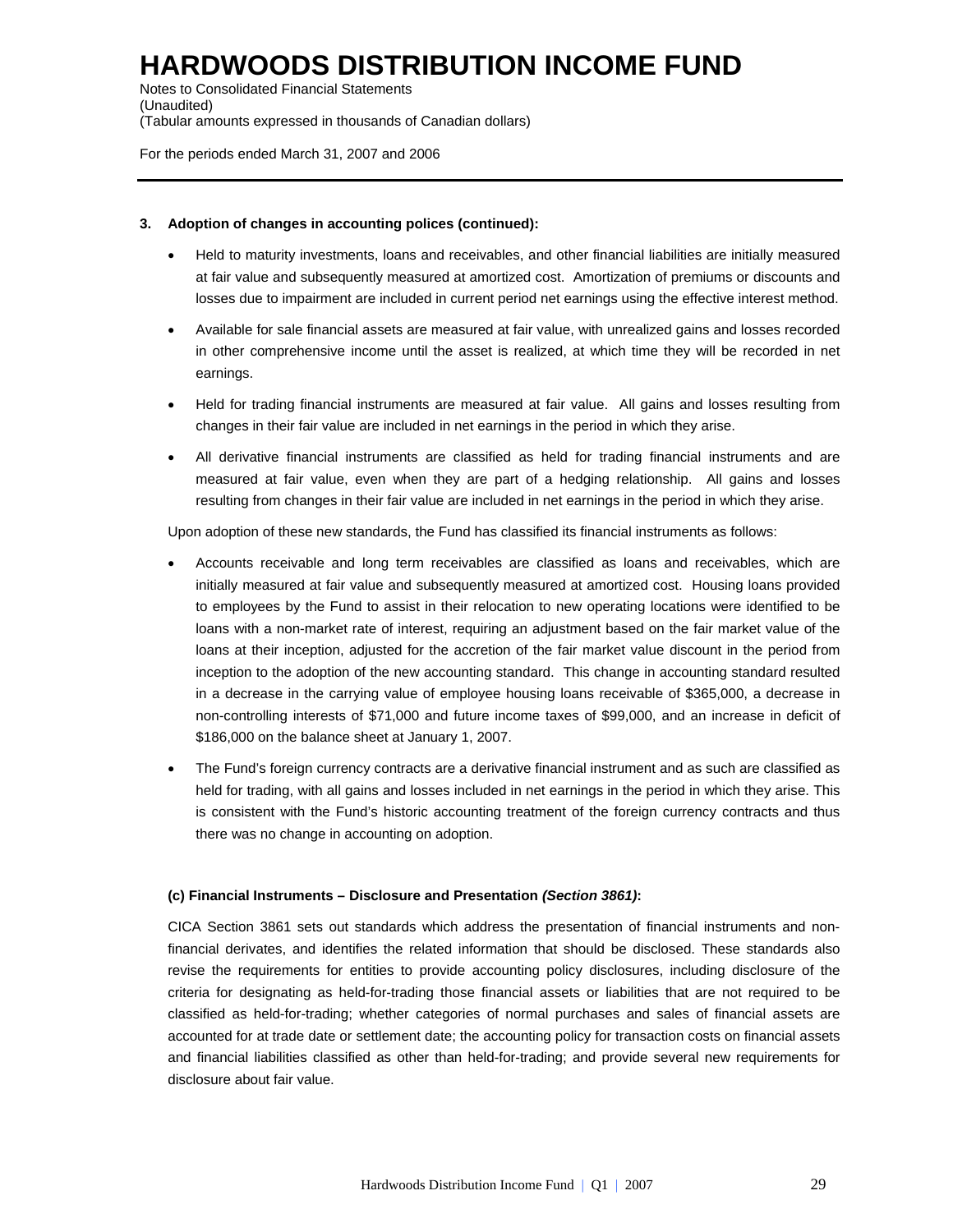Notes to Consolidated Financial Statements (Unaudited) (Tabular amounts expressed in thousands of Canadian dollars)

For the periods ended March 31, 2007 and 2006

#### **3. Adoption of changes in accounting polices (continued):**

#### **(d) Hedging** *(Section 3865)***:**

CICA Section 3865 specifies the circumstances under which hedge accounting is permissible and how hedge accounting may be performed. The Fund currently does not hold any financial instruments designated for hedge accounting.

#### **(e) Accounting Changes** *(Section 1506)***:**

CICA Section 1506 revised the standards on changes in accounting policy, estimates or errors to require a change in accounting policy to be applied retrospectively (unless doing so is impracticable), changes in estimates to be recorded prospectively, and prior period errors to be corrected retrospectively. Voluntary changes in accounting policy are allowed only when they result in financial statements that provide reliable and more relevant information. In addition, these revised standards call for enhanced disclosures about the effects of changes in accounting policies, estimates and errors on the financial statements. The impact of this new standard cannot be determined until such time as the Fund makes a change in accounting policy, other than the changes resulting from the implementation of the new CICA Handbook standards discussed in this note.

#### **(f) Cash Flow Statements** *(Section 1540)***:**

Amendments to CICA 1540, *Cash Flow Statements*, require entities to disclose total cash distributions on financial instruments classified as equity in accordance with a contractual agreement and the extent to which total cash distributions are non-discretionary. This disclosure requirement is effective for interim and annual financial statements for fiscal periods ending on or after March 31, 2007. The Fund has no contractual requirement to pay cash distributions to Unitholders' of the Fund. During the three month period ended March 31, 2007 \$2.9 million (2005 - \$3.7 million) in discretionary cash distributions were paid to Unitholders.

#### **4. Foreign currency contracts:**

In order to manage the Fund's exposure to exchange rate fluctuations on United States dollar denominated distributable cash, at March 31, 2007 a subsidiary of the Fund had 13 monthly foreign currency contracts to exchange US\$675,000 each month for approximately \$878,000 until April 2008, reflecting an exchange rate of \$1.30. The subsidiary of the Fund also had an additional 12 monthly foreign currency contracts to exchange US\$675,000 into approximately \$760,000 each month from May 2008 until April 2009, reflecting an exchange rate of \$1.1255. The fair value of the Fund's 13 remaining monthly foreign currency contracts covering the period April 2007 to April 2008 represent a current asset of \$1,210,000 and a long term asset of \$102,000 at March 31, 2007. The fair value of the Fund's 12 monthly currency contracts covering the period May 2008 to April 2009 represent a long term liability of \$107,000 at March 31, 2007. The fair values were determined based on valuations obtained from the counter-party.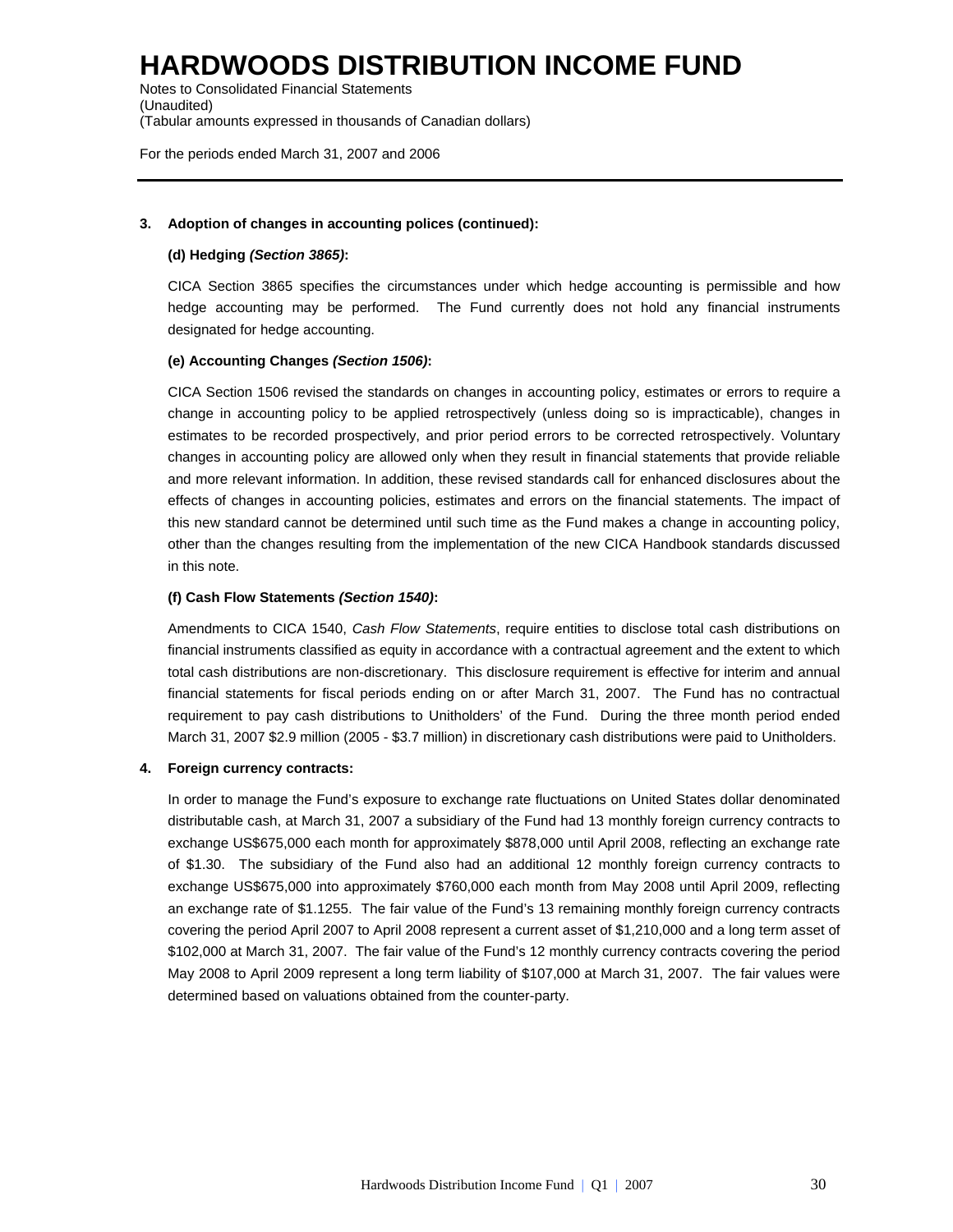Notes to Consolidated Financial Statements (Unaudited) (Tabular amounts expressed in thousands of Canadian dollars)

For the periods ended March 31, 2007 and 2006

#### **5. Bank indebtedness:**

|                                                                                                                                               | March 31,           |    | December 31,  |
|-----------------------------------------------------------------------------------------------------------------------------------------------|---------------------|----|---------------|
|                                                                                                                                               | 2007                |    | 2006          |
| Checks issued in excess of funds on deposit<br>Credit facility, Hardwoods LP<br>Credit facility, Hardwoods USLP (March 31, 2007 - US\$25,960; | \$<br>904<br>11,532 | S  | 797<br>10,788 |
| December 31, 2006 - US\$23,655)                                                                                                               | 29,973              |    | 27,567        |
|                                                                                                                                               | \$<br>42,409        | \$ | 39,152        |
| <b>Non-controlling interests:</b>                                                                                                             |                     |    |               |
| Balance, January 1, 2007 (note 3)                                                                                                             |                     | \$ | 33,788        |
| Interest in earnings for the period<br>Foreign currency translation adjustment of non-controlling                                             |                     |    | 803           |
| interest in Hardwoods USLP                                                                                                                    |                     |    | (237)         |
| Balance, end of period                                                                                                                        |                     | \$ | 34,354        |

The previous owners of the Business (note 1) have retained a 20% interest in Hardwoods LP and Hardwoods USLP through ownership of Class B Hardwoods LP units ("Class B LP Units") and Class B Hardwoods USLP units ("Class B USLP Units"), respectively. The Fund owns an indirect 80% interest in Hardwoods LP and Hardwoods USLP through ownership of all Class A Hardwoods LP units ("Class A LP Units") and Class A Hardwoods USLP units ("Class A USLP Units"), respectively.

The Class A LP Units and Class B LP Units and the Class A USLP Units and Class B USLP Units, respectively, have economic and voting rights that are equivalent in all material respects except distributions on the Class B LP Units and Class B USLP Units are subject to the subordination arrangements described below until the date (the "Subordination End Date") on which:

- the consolidated Adjusted EBITDA, as defined in the Subordination Agreement dated March 23, 2004, of the Fund for the 12 month period ending on the last day of the month immediately preceding such date is at least \$21,300,000; and
- cash distributions of at least \$29,540,000 (\$2.05 per Unit) have been paid on the Units and a combined amount of cash advances or distributions of at least \$7,385,000 has been paid on the Class B LP Units and Class B USLP Units, being \$2.05 per combined Class B LP and Class B USLP Units (as adjusted for issuances, redemptions and repurchases of Units, LP Units and USLP Units subsequently and by converting the cash distributions or advances by Hardwoods USLP on the USLP Units at the rate of exchange used by the Fund to convert funds received by it in US dollars into Canadian dollars) for the 24 month period ending on the last day of the month immediately preceding such date.

The Subordinated End Date had not occurred at March 31, 2007.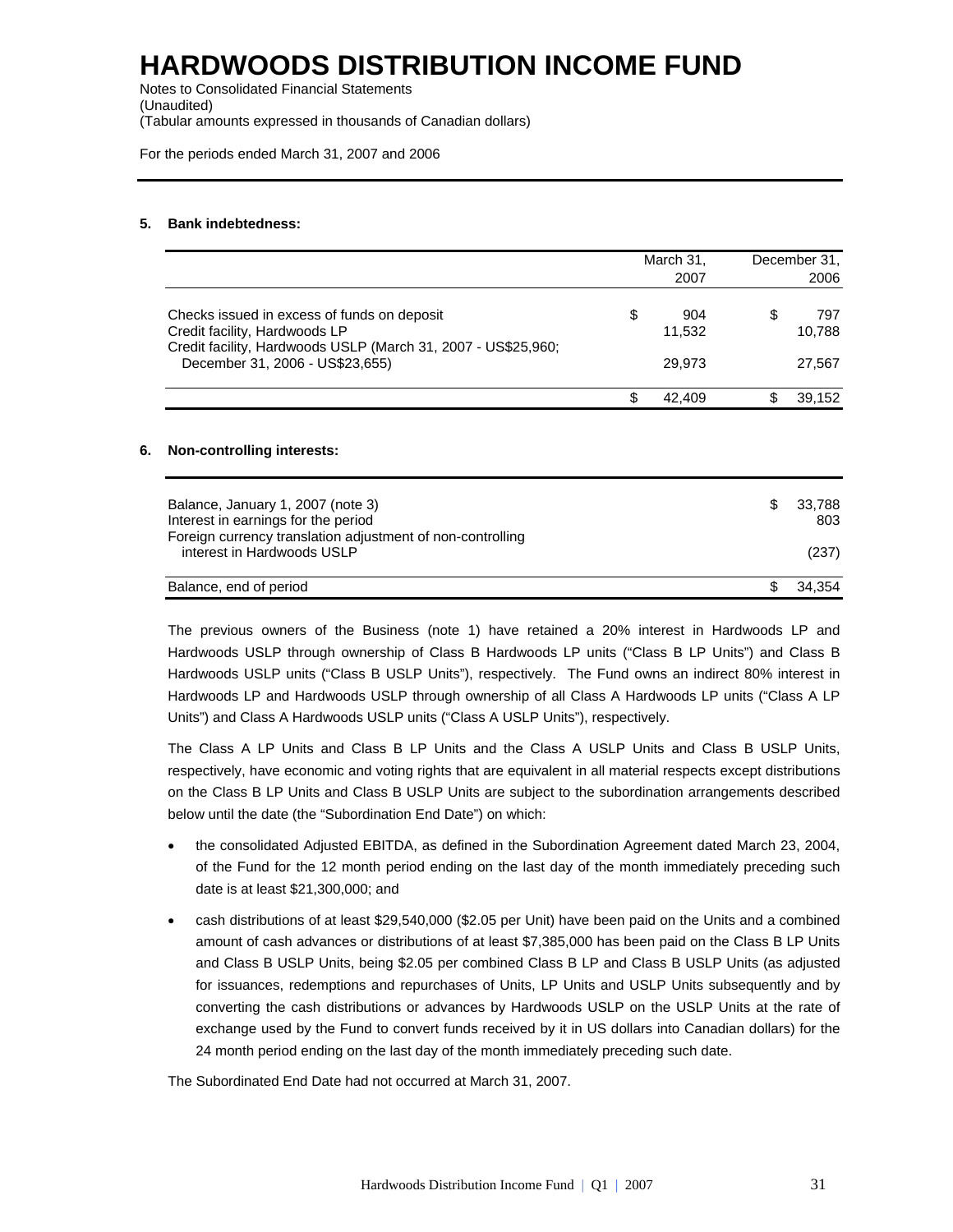Notes to Consolidated Financial Statements (Unaudited) (Tabular amounts expressed in thousands of Canadian dollars)

For the periods ended March 31, 2007 and 2006

#### **6. Non-controlling interests (continued):**

Prior to the Subordination End Date, advances and distributions on the LP Units and the USLP Units will be made in the following order of priority:

- At the end of each month, cash advances or distributions will be made to the holders of Class A LP Units and Class A USLP Units in a combined amount that is sufficient to provide available cash to the Fund to enable the Fund to make cash distributions upon the Units for such month at least equal to \$0.08542 per Unit or, if there is insufficient available cash to make distributions or advances in such amount, such lesser amount as is available as determined by the board of directors of the general partners;
- At the end of each fiscal quarter of Hardwoods LP and Hardwoods USLP, including the fiscal quarter ending on the fiscal year end, available cash of Hardwoods LP and Hardwoods USLP will be advanced or distributed in the following order of priority:
	- o First, in payment of the monthly cash advance or distribution to the holders of Class A LP Units and Class A USLP Units as described above, for the month then ended;
	- o Second, to the holders of Class A LP Units and Class A USLP Units, to the extent that the combined monthly cash advances or distributions in respect of the 12 month period then ended (and not, for greater certainty, in any previous 12 month period) on Class A LP Units and Class A USLP Units were not made or were made in amounts less than a combined amount at least equal to \$1.025 per Unit, the amount of any such deficiency. As of March 31, 2007, the amount of such deficiency was \$2.3 million;
	- o Third, to the holders of Class B LP Units and Class B USLP Units in a combined amount for one Class B LP Unit and one Class B USLP Unit equal, on a pro-rated basis, to the combined amount advanced or distributed on one Class A LP Unit and one Class A USLP Unit during such fiscal quarter or, if there is insufficient available cash to make advances or distributions in such amount, such lesser amount as is available;
	- o Fourth, to the holders of Class B LP Units and Class B USLP Units, to the extent only that combined advances or distributions in respect of any fiscal quarter(s) during the 12 month period then ended (and not, for greater certainty, in any previous 12 month period) on one Class B LP Unit and one Class B USLP Unit were not made, or were made in amounts less, on a pro-rated basis, that the combined amount advanced or distributed on one Class A LP Unit and one Class A USLP Unit during such 12 month period, the amount of such deficiency. As of March 31, 2008, the amount of such deficiency was \$3.1 million;
	- o Fifth, to the extent of any excess, to the holders of the Class A LP Units and Class B LP Units and Class A USLP Units and Class B USLP Units, respectively, so that the combined advances or distributions on one Class A LP Unit and one Class A USLP Unit are the same as the combined advances or distribution on one Class B LP Unit and one Class B USLP Unit in respect of the 12 month period then ended (and not, for greater certainty, any previous 12 month period).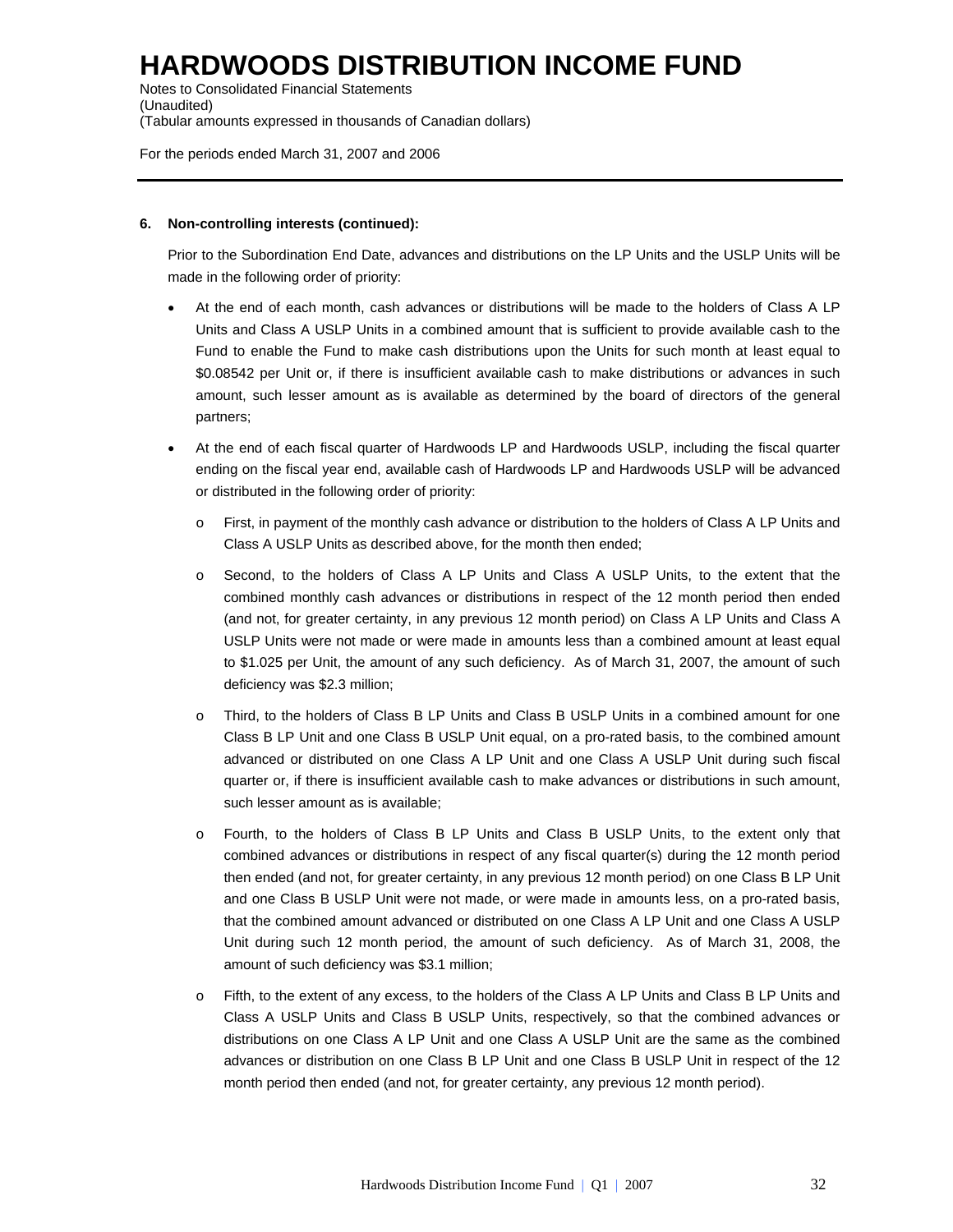Notes to Consolidated Financial Statements (Unaudited) (Tabular amounts expressed in thousands of Canadian dollars)

For the periods ended March 31, 2007 and 2006

#### **6. Non-controlling interests (continued):**

After the Subordination End Date, the holders of the Class B LP Units and Class B USLP Units will generally be entitled to effectively exchange all or a portion of their Class B LP Units and Class B USLP Units together for up to 3,602,500 Units of the Fund, representing 20% of the issued and outstanding Units of the Fund on a fully diluted basis. In the event the Fund enters into an agreement in respect of an acquisition or a takeover bid of the Fund, the holders of the Class B LP Units and Class B USLP Units will be entitled to exchange such units for Units of the Fund.

#### **7. Changes in non-cash operating working capital:**

|                                                                                                                                      | Three months<br>March 31, | Three months<br>ended<br>March 31,<br>2006 |    |                                            |
|--------------------------------------------------------------------------------------------------------------------------------------|---------------------------|--------------------------------------------|----|--------------------------------------------|
| Accounts receivable<br>Income taxes recoverable/payable<br>Inventory<br>Prepaid expenses<br>Accounts payable and accrued liabilities | \$                        | (4, 490)<br>493<br>1,455<br>81<br>(898)    | \$ | (6, 493)<br>176<br>1,652<br>114<br>(1,248) |
|                                                                                                                                      | \$                        | (3,359)                                    | \$ | (5,799)                                    |

#### **8. Segment disclosure:**

Information about geographic areas is as follows:

|                                                                    | Three months<br>ended<br>March 31,<br>2007 | Three months<br>ended<br>March 31,<br>2006 |
|--------------------------------------------------------------------|--------------------------------------------|--------------------------------------------|
| Revenue from external customers:<br>Canada<br><b>United States</b> | \$<br>26,926<br>64,794                     | 29,146<br>S<br>64,234                      |
|                                                                    | 91,720<br>\$                               | 93,380<br>\$                               |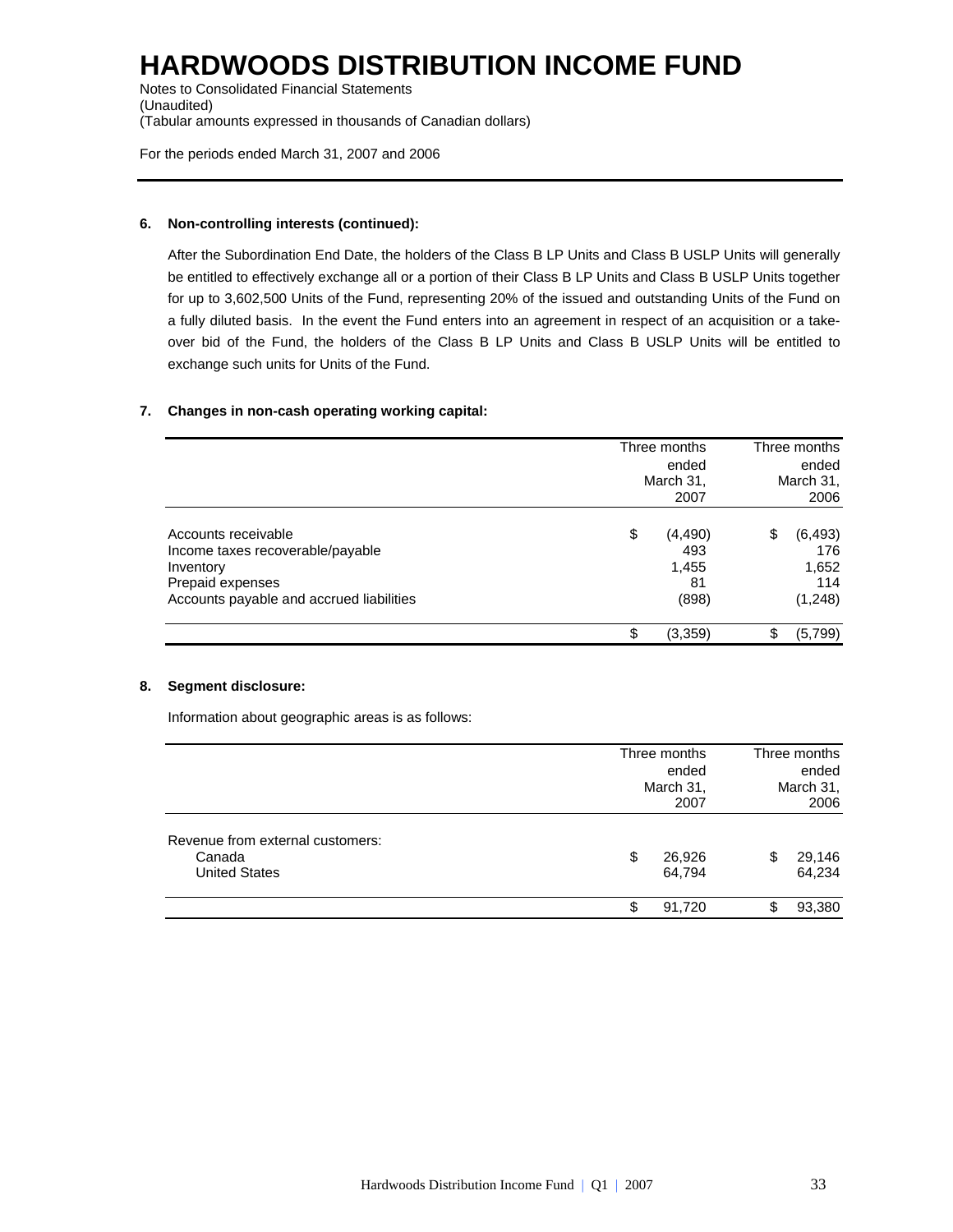Notes to Consolidated Financial Statements (Unaudited) (Tabular amounts expressed in thousands of Canadian dollars)

For the periods ended March 31, 2007 and 2006

#### **8. Segment disclosure (continued):**

|                                | March 31,<br>2007      |    | December 31,<br>2006 |  |
|--------------------------------|------------------------|----|----------------------|--|
| Property, plant and equipment: |                        |    |                      |  |
| Canada<br><b>United States</b> | \$<br>1,233<br>1,916   | \$ | 1,156<br>2,063       |  |
|                                | \$<br>3,149            | \$ | 3,219                |  |
| Goodwill                       |                        |    |                      |  |
| Canada<br><b>United States</b> | \$<br>34,477<br>53,905 | \$ | 34,477<br>54,409     |  |
|                                | \$<br>88,382           | \$ | 88,886               |  |

#### **9. Pensions:**

Hardwoods USLP maintains a defined contribution 401 (k) retirement savings plan (the "USLP Plan"). The assets of the USLP Plan are held and related investment transactions are executed by the Plan's Trustee, ING National Trust, and, accordingly, are not reflected in these consolidated financial statements. During the three months ended March 31, 2007, Hardwoods USLP contributed and expensed \$158,454 (US\$135,234) (three months ended March 31, 2006 - \$144,461 (US\$125,118)) in relation to the USLP Plan.

Hardwoods LP does not maintain a pension plan. Hardwoods LP does, however, administer a group registered retirement savings plan ("LP Plan") that has a matching component whereby Hardwoods LP makes contributions to the LP Plan which match contributions made by employees up to a certain level. The assets of the LP Plan are held and related investment transactions are executed by LP Plan's Trustee, Sun Life Financial Trust Inc., and, accordingly, are not reflected in these consolidated financial statements. During the three months ended March 31, 2007, Hardwoods LP contributed and expensed \$90,875 (three months ended March 31, 2006 - \$106,751) in relation to the LP Plan.

#### **10. Related party transactions:**

For the three months ended March 31, 2007, sales of \$222,105 (three months ended March 31, 2006 - \$401,032) were made to affiliates of SIL, and the Fund made purchases of \$122,979 (three months ended March 31, 2006 - \$29,524) from affiliates of SIL. All these sales and purchases took place at prevailing market prices.

During the three months ended March 31, 2007, the Fund paid \$27,000 (three months ended March 31, 2006 - \$27,000) to affiliates of SIL under the terms of an agreement to provide transitional services for management information systems. This cost is included in the selling and administrative expense in the statement of earnings.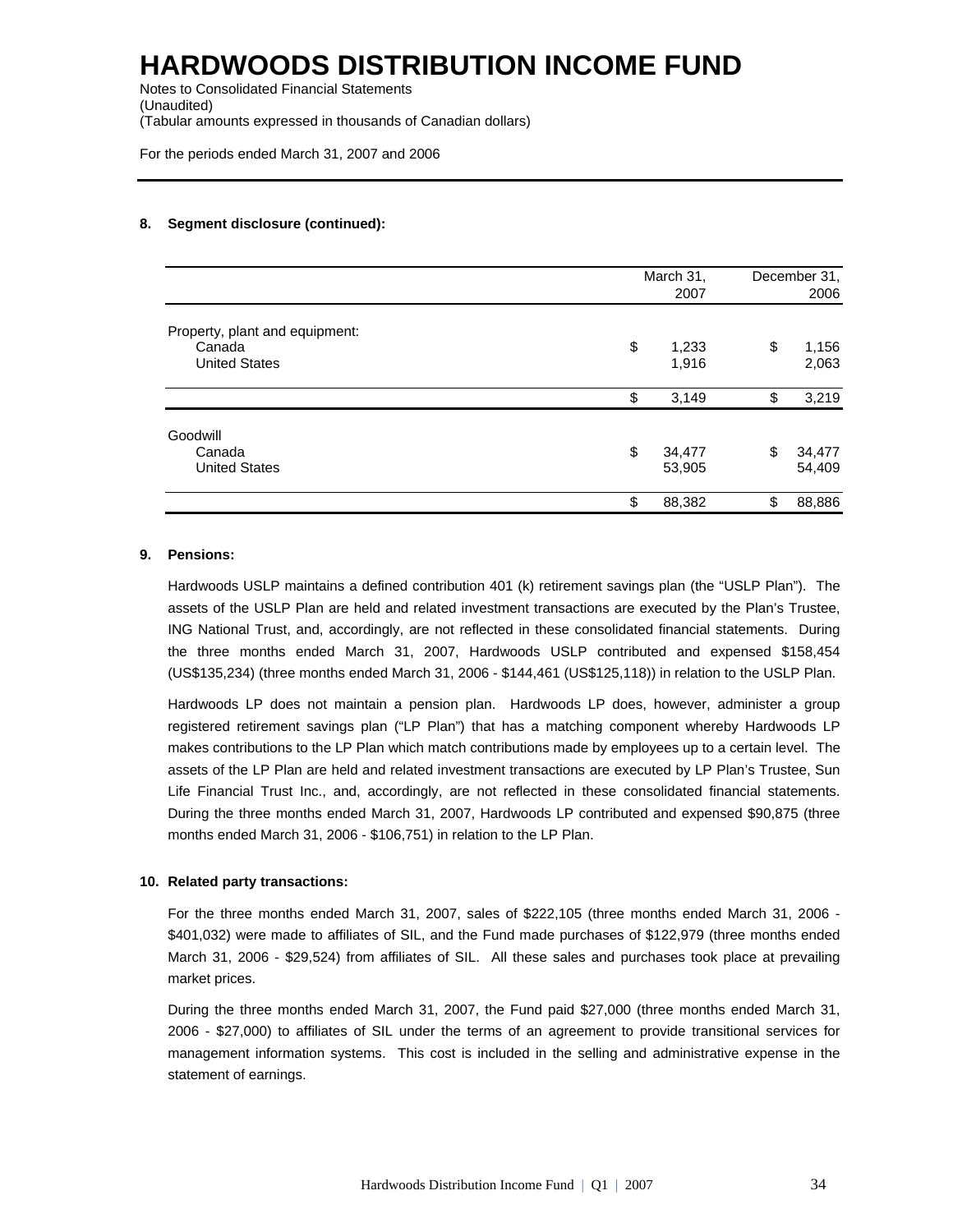Notes to Consolidated Financial Statements (Unaudited) (Tabular amounts expressed in thousands of Canadian dollars)

For the periods ended March 31, 2007 and 2006

#### **11. Seasonality:**

The Fund is subject to seasonal influences. Historically the first and fourth quarters are seasonally slower periods for construction activity and therefore demand for hardwood products.

#### **12. Contingencies:**

The Fund and its subsidiaries are subject to legal proceedings that arise in the ordinary course of its business. Management is of the opinion, based upon information presently available, that it is unlikely that any liability, to the extent not provided for through insurance or otherwise, would be material in relation to the Fund's consolidated financial statements.